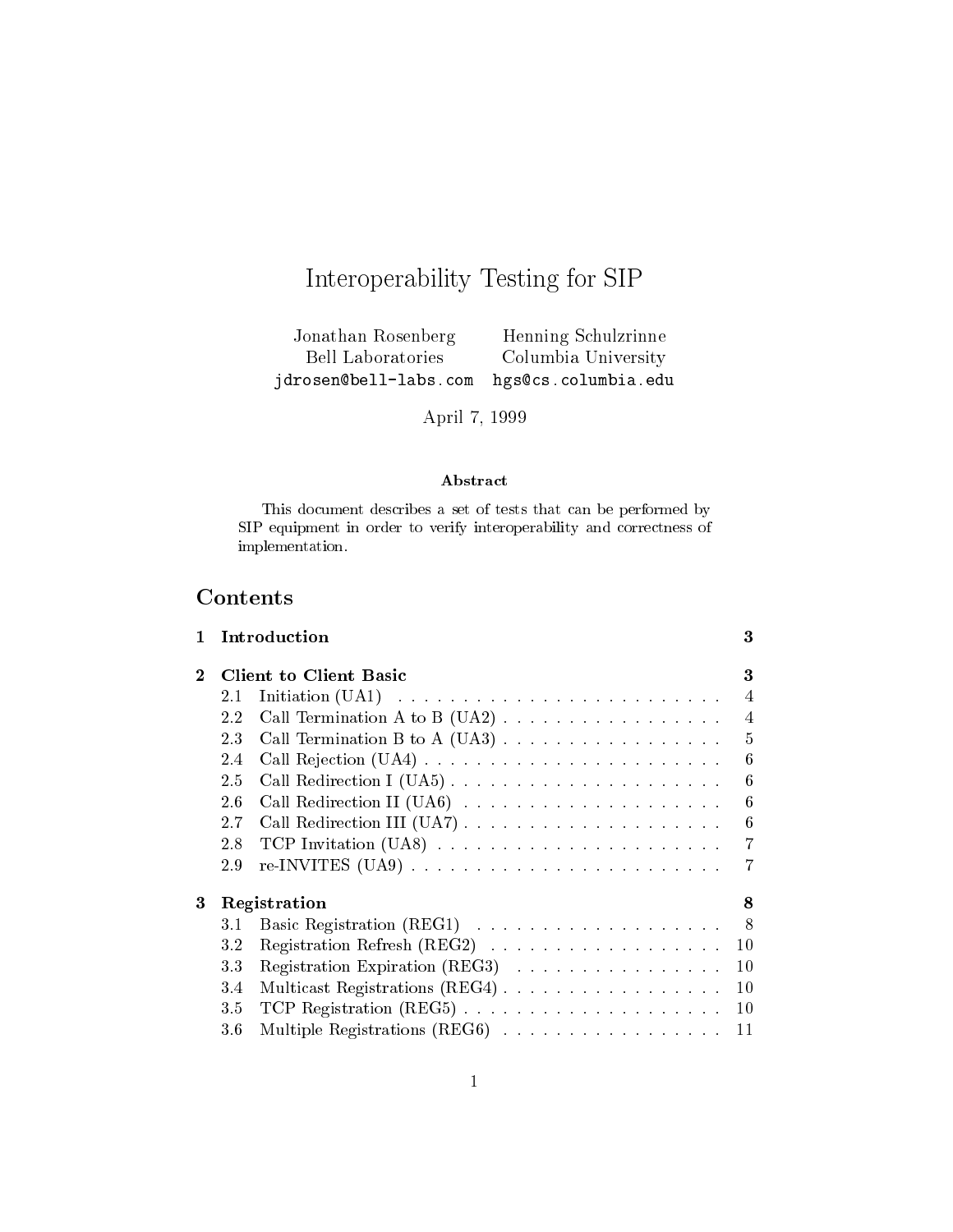| 4 | <b>Proxy Tests</b>                                      | 12 |
|---|---------------------------------------------------------|----|
|   | 4.1                                                     | 12 |
|   | 4.2                                                     | 14 |
|   | 4.3                                                     | 15 |
|   | Parallel Forking Proxy with CANCEL (P4)<br>4.4          | 16 |
|   | Parallel Forking Proxy with multiple 200 OK (P5)<br>4.5 | 18 |
|   | 4.6                                                     | 19 |
|   | 4.7                                                     | 20 |
| 5 | <b>Redirect Server</b>                                  | 21 |
|   | 5.1                                                     | 21 |
|   | Advanced Redirection (RED2)<br>5.2                      | 22 |
|   | Redirection with Bodies (RED3)<br>5.3                   | 22 |
| 6 | OPTIONS (OPT1)                                          | 23 |
| 7 | <b>Parser Correctness</b>                               | 24 |
|   | 7.1                                                     | 25 |
|   | 7.2                                                     | 26 |
|   | 7.3                                                     | 26 |
|   | 7.4                                                     | 26 |
|   | 7.5                                                     | 27 |
|   | 7.6<br>Multiple UDP requests per packet $(PAR6)$        | 27 |
|   | 7.7<br>Missing Content-Length in UDP (PAR7)             | 28 |
|   | 7.8<br>Unknown header fields (PAR8)                     | 28 |
| 8 | <b>UDP Reliability</b>                                  | 28 |
|   | INVITE request retransmission $(REL1)$<br>8.1           | 29 |
|   | 8.2<br>BYE request retransmission $(REL2)$              | 30 |
|   | $INVITE/100$ retransmission (REL3)<br>8.3               | 30 |
|   | INVITE response retransmission $(REL4)$<br>8.4          | 30 |
| 9 | Security                                                | 31 |
|   | 9.1                                                     | 31 |
|   | 9.2                                                     | 31 |
|   | Basic Proxy Authorization for INVITE (SEC3)<br>9.3      | 32 |
|   | Digest Proxy Authorization for INVITE (SEC4)<br>9.4     | 33 |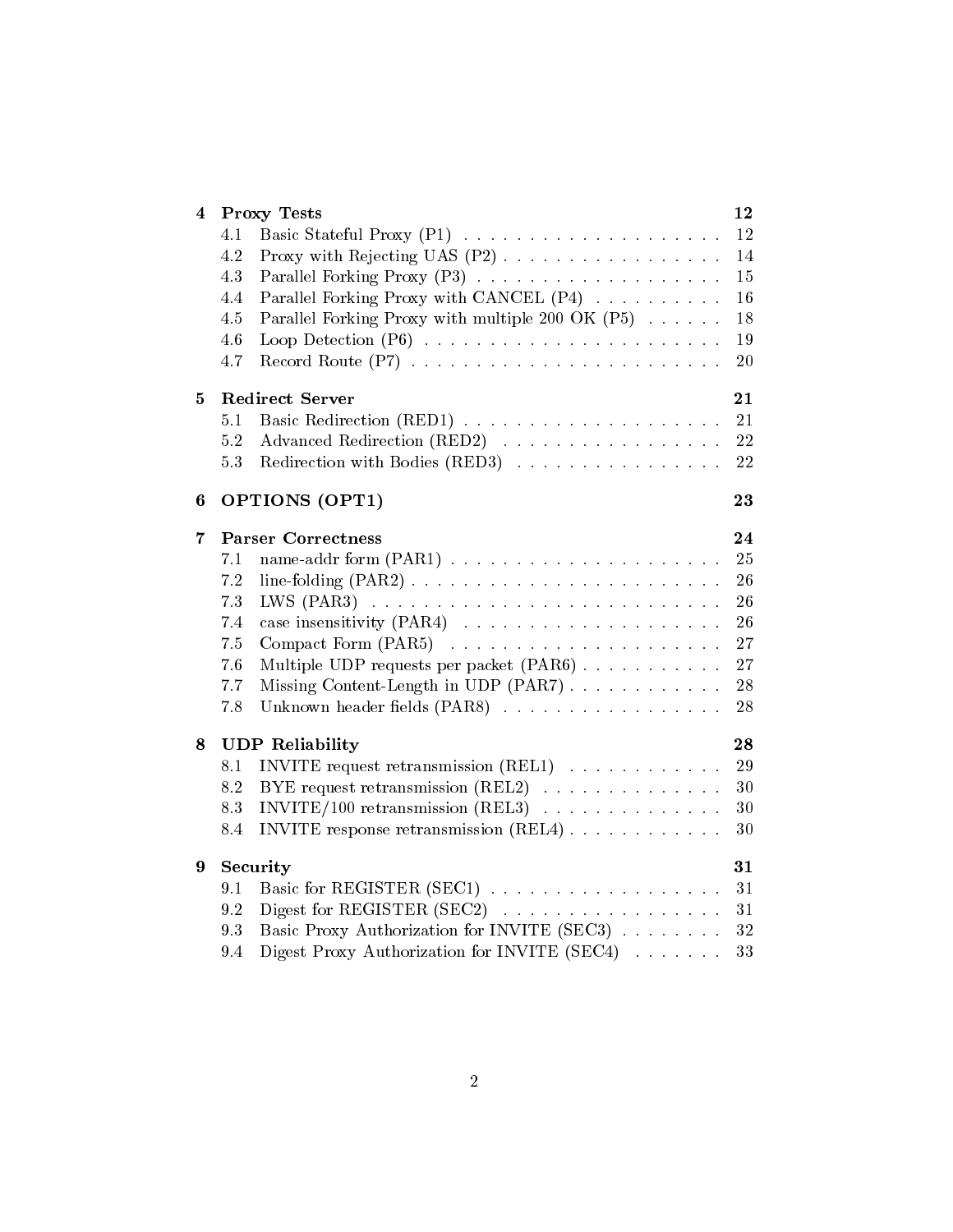| 10 Miscellaneous- |                                                                                                  |  |  |  |
|-------------------|--------------------------------------------------------------------------------------------------|--|--|--|
|                   |                                                                                                  |  |  |  |
|                   | 10.2 Requires (MISC2) $\ldots \ldots \ldots \ldots \ldots \ldots \ldots \ldots \ldots \ldots 35$ |  |  |  |
|                   |                                                                                                  |  |  |  |
|                   |                                                                                                  |  |  |  |

## 1Introduction

The tests described here are meant as a basic means for demonstrating interoperability among SIP [1] implementations.

## 2Client to Client Basic

This suite test validates the ability of two user agents (either end systems or gateways) to correctly communicate.



Figure 1: Client to Client Scenario

The setup for the test is shown in Figure 1. There are just two user agents, a caller and callee, communicating directly over a LAN. Another host, running a tcpdump utility (or something equivalent) listens and prints all messages exchanged between the SIP systems.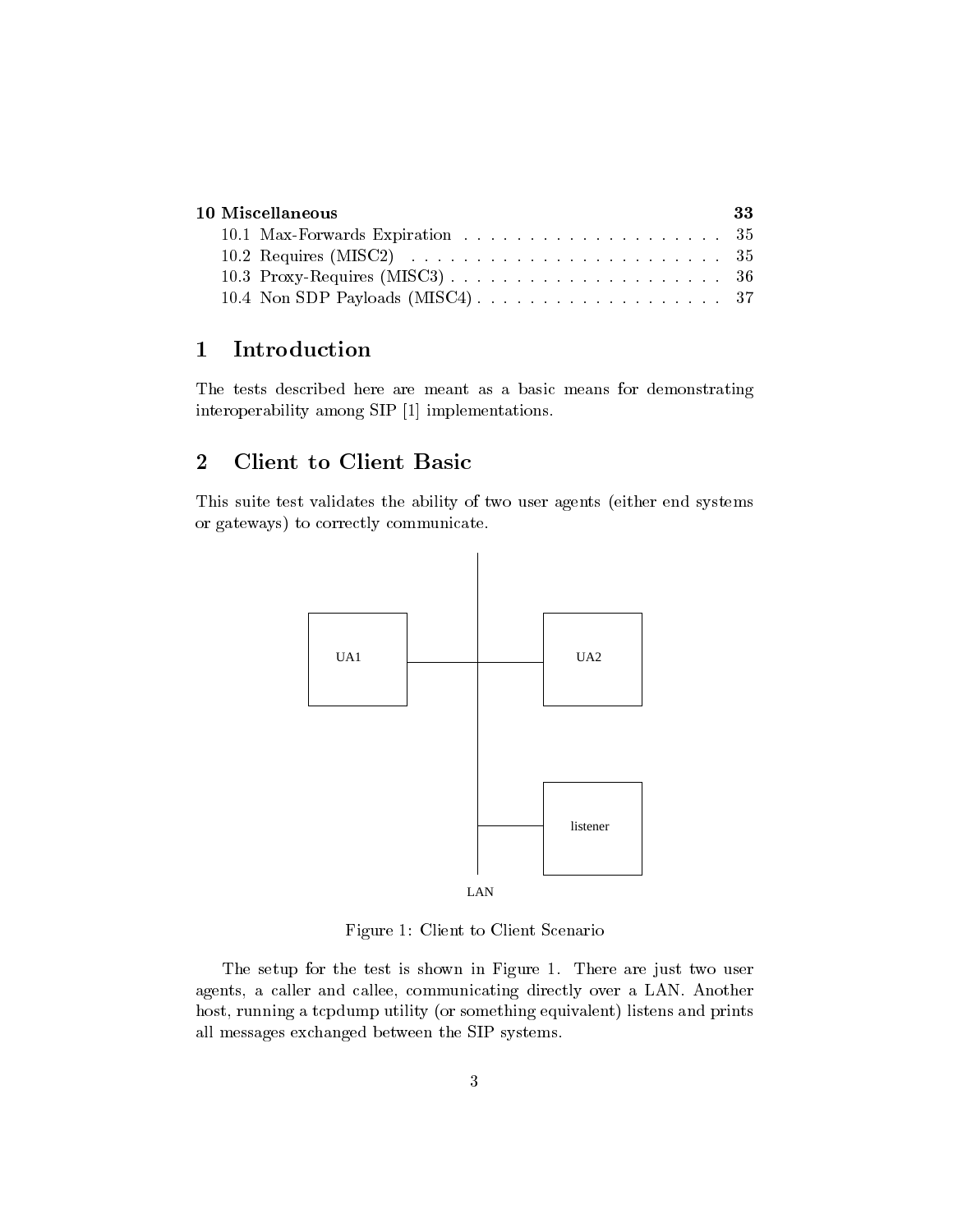Both caller and callee SHOULD be capable of sending and receiving G.711 audio. The caller SHOULD indicate its desire to participate in a single media stream, with G.711 only, when setting up the call.

## 2.1 Initiation (UA1)

The caller initiates a call, causing a UDP INVITE to be sent to the callee. The callee should alert the user somehow, and MAY send a provisional response back to the caller. The callee accepts the call. This should cause a 200 OK to be sent back to the caller (again by UDP), which then causes an ACK to be sent to the callee. The SDP offered by the caller should indicate a single audio session, consisting of G.711 audio only. The SDP returned to the caller in the 200 OK should indicate acceptance of this codec.

The test is deemed *partially successful* if the SIP exchange completes correctly, and *fully successful* if media is successfully exchanged between the clients.

The packets sent on the network SHOULD be examined, to check for correct formatting. In particular, the following should be checked:

- Inclusion of a correctly formatted Via eld in the request and mirroring of this in the response
- Inclusion of a correctly formatted To and From eld in the request, and mirroring in the response (with possible addition of a tag, although its a MAY in this scenario)
- A Content-Type header indicating application in distribution  $\mathcal{A}$  . The content of the content of the content of the content of the content of the content of the content of the content of the content of the content of
- Correct request line formatting
- Inclusion of a CSeq in the request, including the INVITE tag after the number
- Inclusion of a Call-ID in the request, and mirroring of this in the response.

## $2.2$ Call Termination A to B  $(UA2)$

The call initiation test is performed, as above. Then, the caller hangs up the call. This should cause a UDP BYE to be sent to the callee, and a 200 OK response generated automatically, sent to the caller, and accepted. Media should no longer be sent between the parties.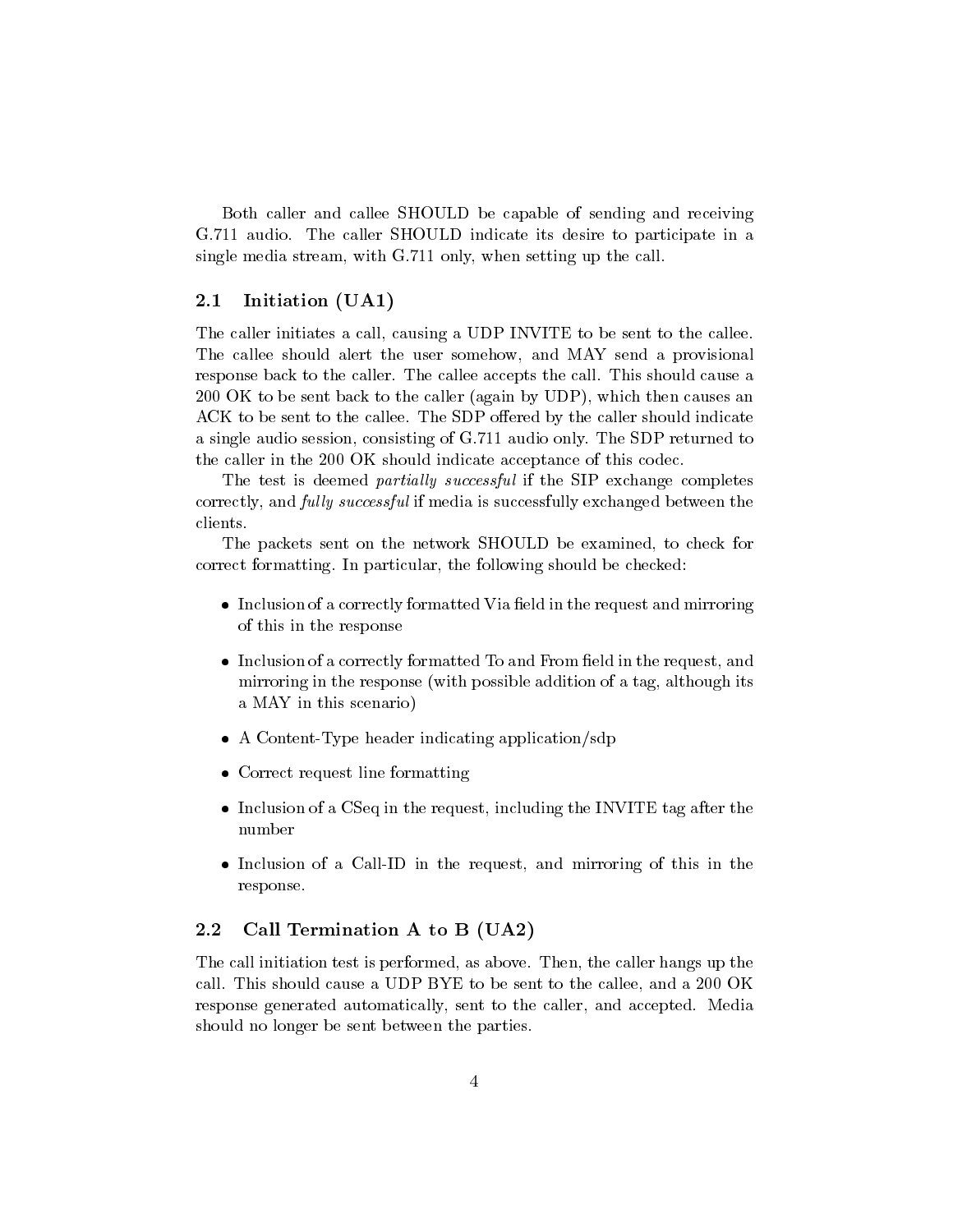The test is deemed *partially successful* if the SIP exchange completes, and *fully successful* if media is no longer exchanged.

In addition, the following items should be checked:

- 
- The CSeq numerical value in the BYE is larger than that the IN-VITE
- $T$  . The CSeq method tag is  $T$  is  $T$  is  $T$  . The  $T$  is  $T$  requested to  $T$
- The To and From elds mirror those in the original INVITE request
- The BYE request contains a Via eld, mirrored in the response

# 2.3 Call Termination B to A (UA3)

The call initiation test is performed, as above. Then, the callee hangs up the call. This should cause a UDP BYE to be sent to the caller, and a 200 OK response generated automatically, sent to the callee, and accepted. Media should no longer be sent between the parties.

The test is deemed *partially successful* if the SIP exchange completes, and *fully successful* if media is no longer exchanged.

In addition, the following items should be checked:

- initiation.
- $T$  . The CSeq method tag is  $T$  is  $T$  is  $T$  . The  $T$  is  $T$  requested to  $T$
- The To in the BYE eld mirrors that of the From in the original INVITE
- The From eld in the BYE mirrors that of the BYE mirrors that of the  $\mathbf{f}$ INVITE
- The BYE request contains a Via eld, mirrored in the response
- The request URI of the BYE is the same as the From eld of the INVITE, or of the Contact in the INVITE, if present.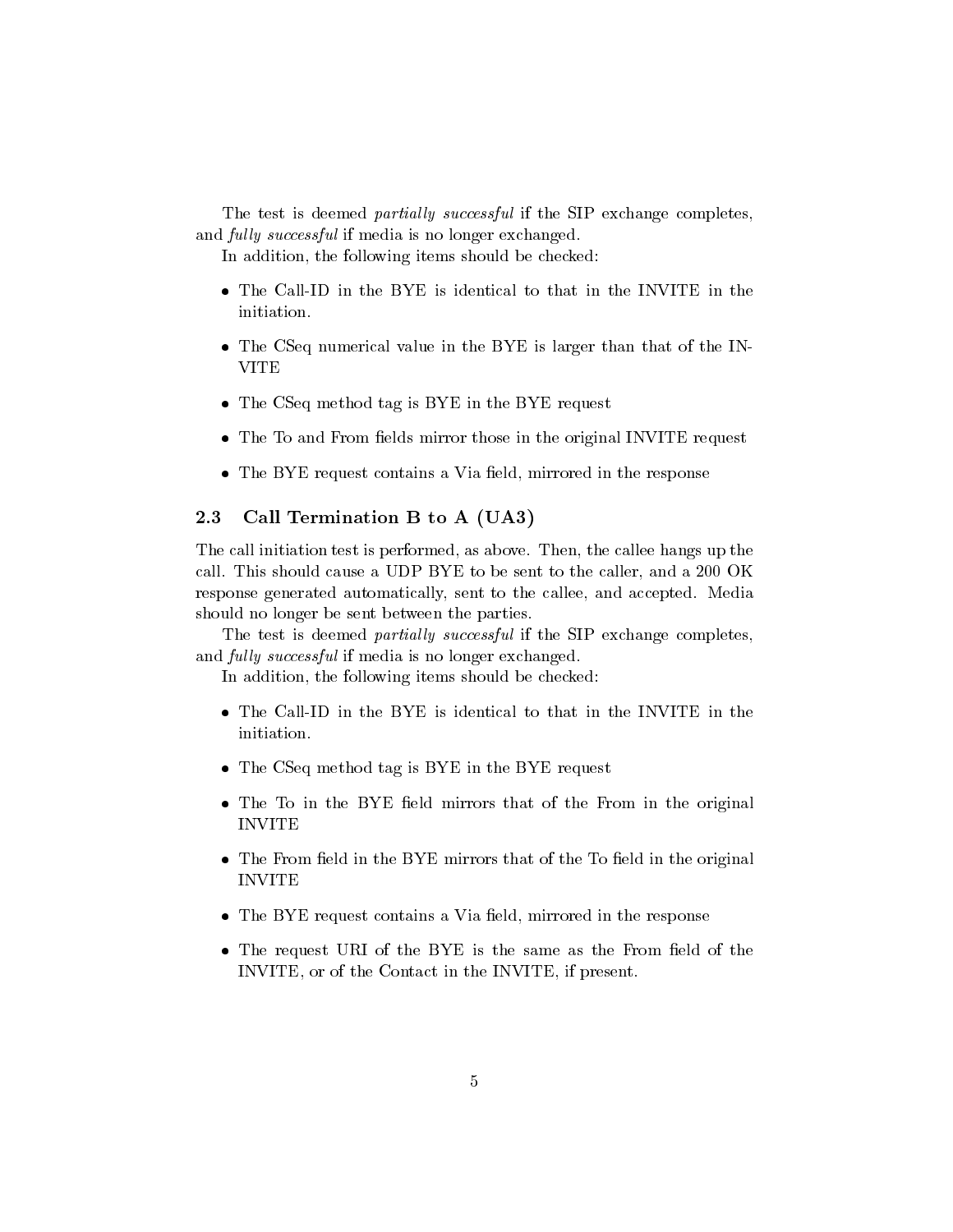## 2.4 Call Rejection (UA4)

The basic call setup procedure of section 2 is used, except the callee rejects the call. This should cause either a 600 or 400 class response to be sent back to the caller. That, in turn, should trigger an ACK to be sent to the callee. The caller should be notified of the rejection in some way, and no media should be exchanged.

If the callee user agent allows multiple rejection types (486 Busy vs. 600 class), each should be tested in turn, to verify that each is understood by the UAC. In each case the UAC should at least send an ACK, indicate to the caller that the call was rejected, and not exchange media.

In addition, the following items should be checked:

- Call-ID is mirrored in the response in the response of the response in the response of the response of the response of the response of the response of the response of the response of the response of the response of the res
- To and From mirrored in the response, with possible addition of a tag
- CSeq mirrored in the response

## 2.5 Call Redirection I (UA5)

The basic call setup procedure of section 2 is used, except the callee redirects the call. This should cause a 300 class response to be sent back to the caller. That, in turn, should trigger an ACK to be sent to the callee. The caller should be notied of the redirection response, and no media should be exchanged.

In the first version of this test, the redirection response contains a single Contact header, indicating a SIP URL of some sort. This test can only be performed with UAS's which allow user agents to enter in a redirection address. This URL should be parsed by the UAC, and displayed to the user in some form.

## 2.6 Call Redirection II (UA6)

The basic redirect test of section 2.5 is peformed. However, the UAS enters in a redirect address that is a non SIP URL, such as a mailto or http URL. This should be parsed by the UAC, and displayed or used in some way.

## $2.7$ Call Redirection III (UA7)

The basic redirect test of section 2.5 is performed. However, the UAS enters in multiple redirect addresses. These should appear in Contact header(s) in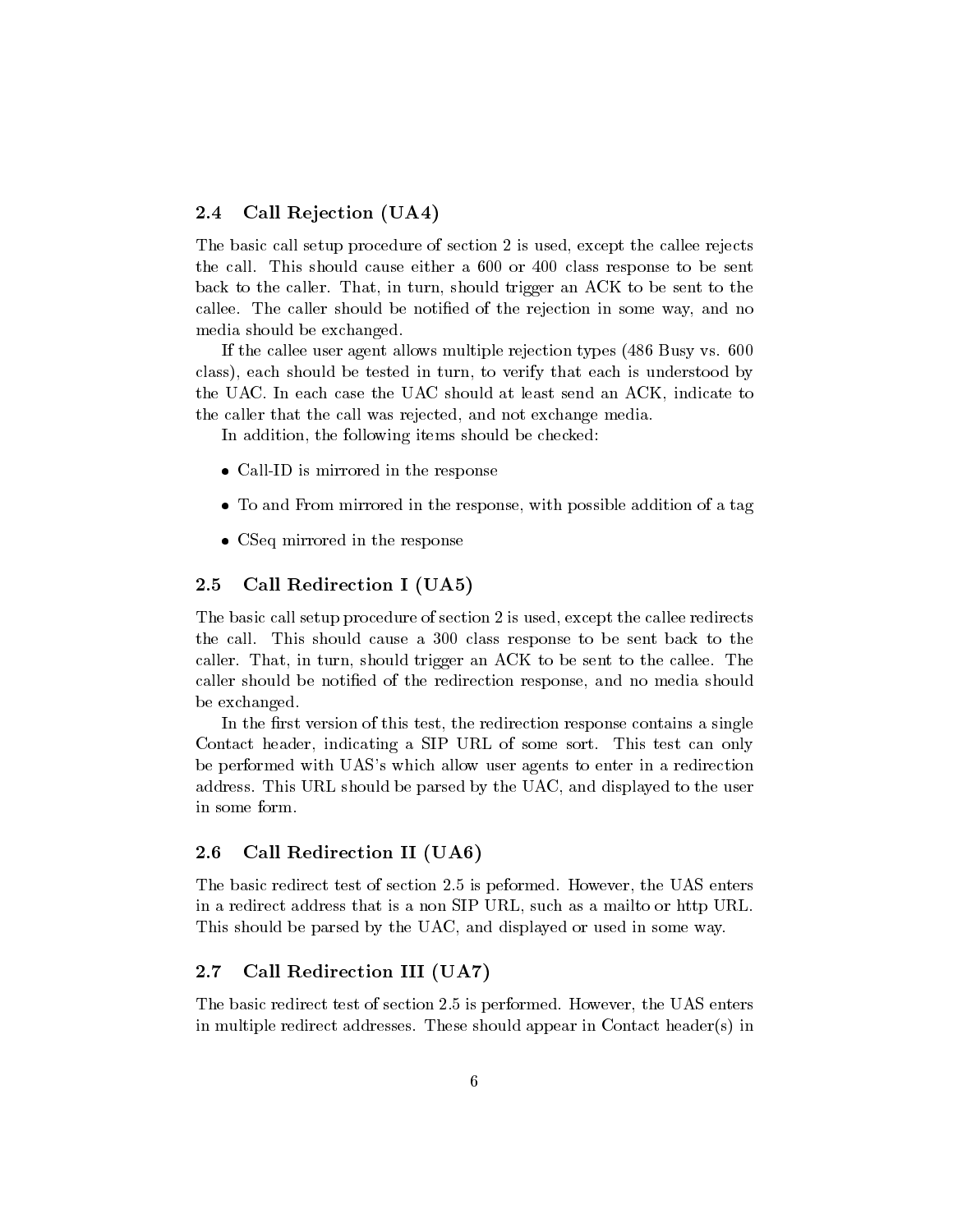the redirection response. They should be parsed correctly by the UAC, and both displayed to the user in some fashion.

## 2.8 TCP Invitation (UA8)

The basic test of section 2 is performed. However, the invitation (and the responses) should be sent using TCP. The test is deemed successful if the call is setup correctly, based on the same definitions in 2. In addition, the following should be checked:

- $T$  and  $T$  is the via  $T$  and  $T$  is the via  $T$   $\sim$   $T$   $\sim$   $T$   $\sim$   $T$   $\sim$   $T$   $\sim$   $T$   $\sim$   $T$   $\sim$   $T$   $\sim$   $T$   $\sim$   $T$   $\sim$   $T$   $\sim$   $T$   $\sim$   $T$   $\sim$   $T$   $\sim$   $T$   $\sim$   $T$   $\sim$   $T$   $\sim$   $T$   $\sim$   $T$   $\sim$   $T$
- The response is sent to the same port the request came from. This can be checked by a tcpdump.
- The requests are not request are not request are not request are not request are not request are not request a

## 2.9 re-INVITES (UA9)

This test verifies the ability of a user agent to process re-INVITEs correctly. The basic call setup procedure of section 2 is performed. After the call is setup, UA1 changes some aspect of the call, such as indicating desire to use another codec. This should cause UA1 to generate a re-INVITE to UA2. If the change is acceptable to UA2, it should respond with a 200 OK, else a 400 class response. This test is only possible with a UAC which can change codecs mid-call, and make use of re-INVITEs. For best results, UA1 should elect to use a codec understood by UA2.

The test is deemed partially successful if the following occurs:

- UAN GREET AND SENDS IN ITEMS IN THE SENDS IN THE UAND IN ITEMS IN ITEMS IN ITEMS IN ITEMS IN ITEMS IN ITEMS IN
- The new INVITE has a higher CSEq number to the original INVITE  $\sim$
- 
- The SDP indicates a new codec in the m=audio line, with a new payload type number
- UA2 either accepts the request, and sends a 200 OK, or else rejects it with a 400 class response
- A 200 OK response from UA2 should mirror the new codec in the SDP
-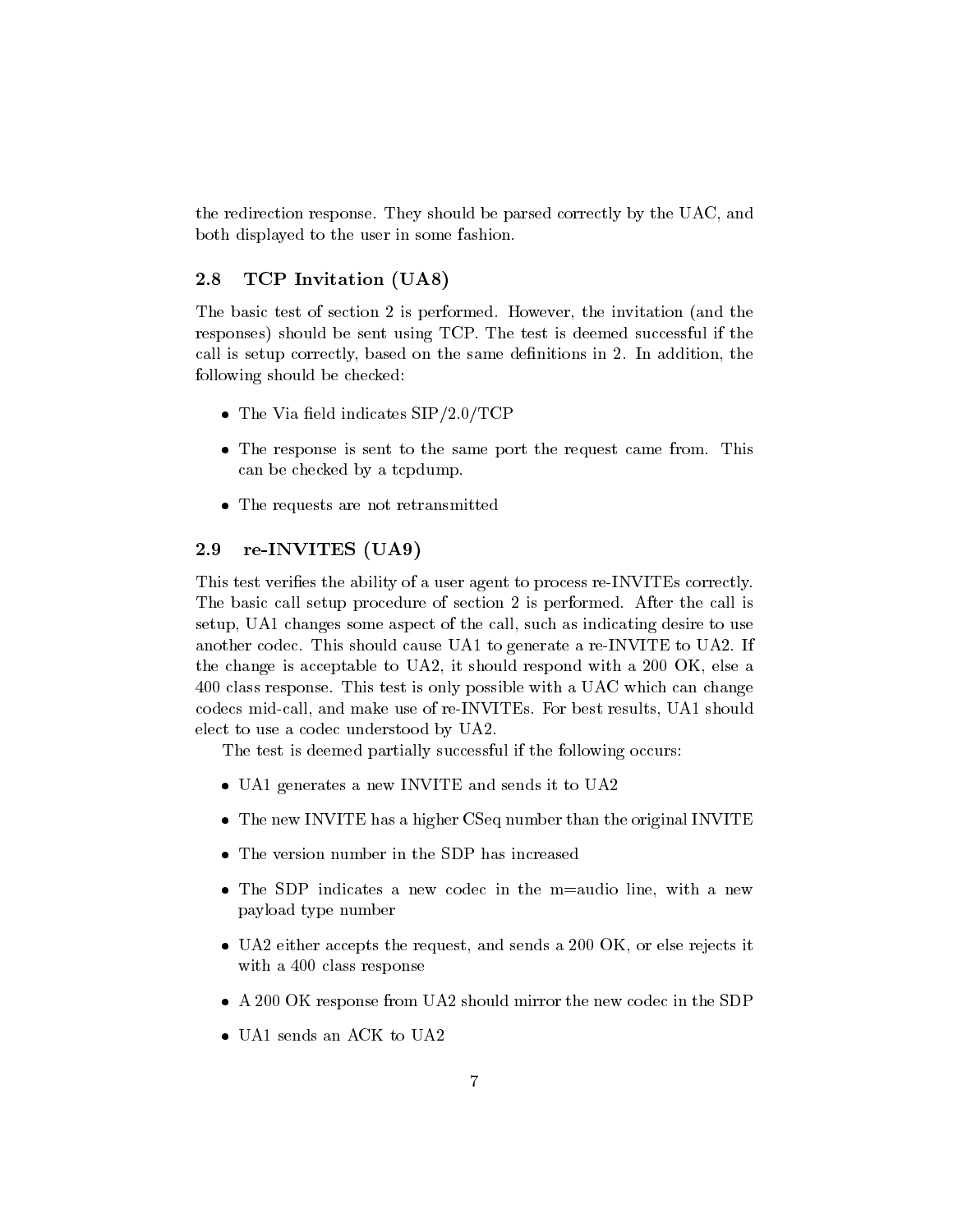The test is fully successful if, for a 200 OK from UA2, media continues to be exchanged, and UA1 switches to the new codec in the media stream, and this media understood by UA2. For a 400 response from UA2, the test is successful if media continues to be exchanged using the old media type.

## 3Registration

This test verifies interoperability for SIP registrations. The configuration is shown in Figure 2. A SIP user agent (UA1), capable of performing registrations, communicates with a SIP registrar. An additional user agent (UA2) is used to make calls to UA1. A tcpdump entity is running on the network to examine the messages being passed back and forth.





Figure 2: Registration Conguration

## $3.1$ Basic Registration (REG1)

UA1 is statically configured with the address of the registrar. It sends a UDP REGISTER message to the registrar, containing at least one Contact address. The registrar receives and processes the registration, and sends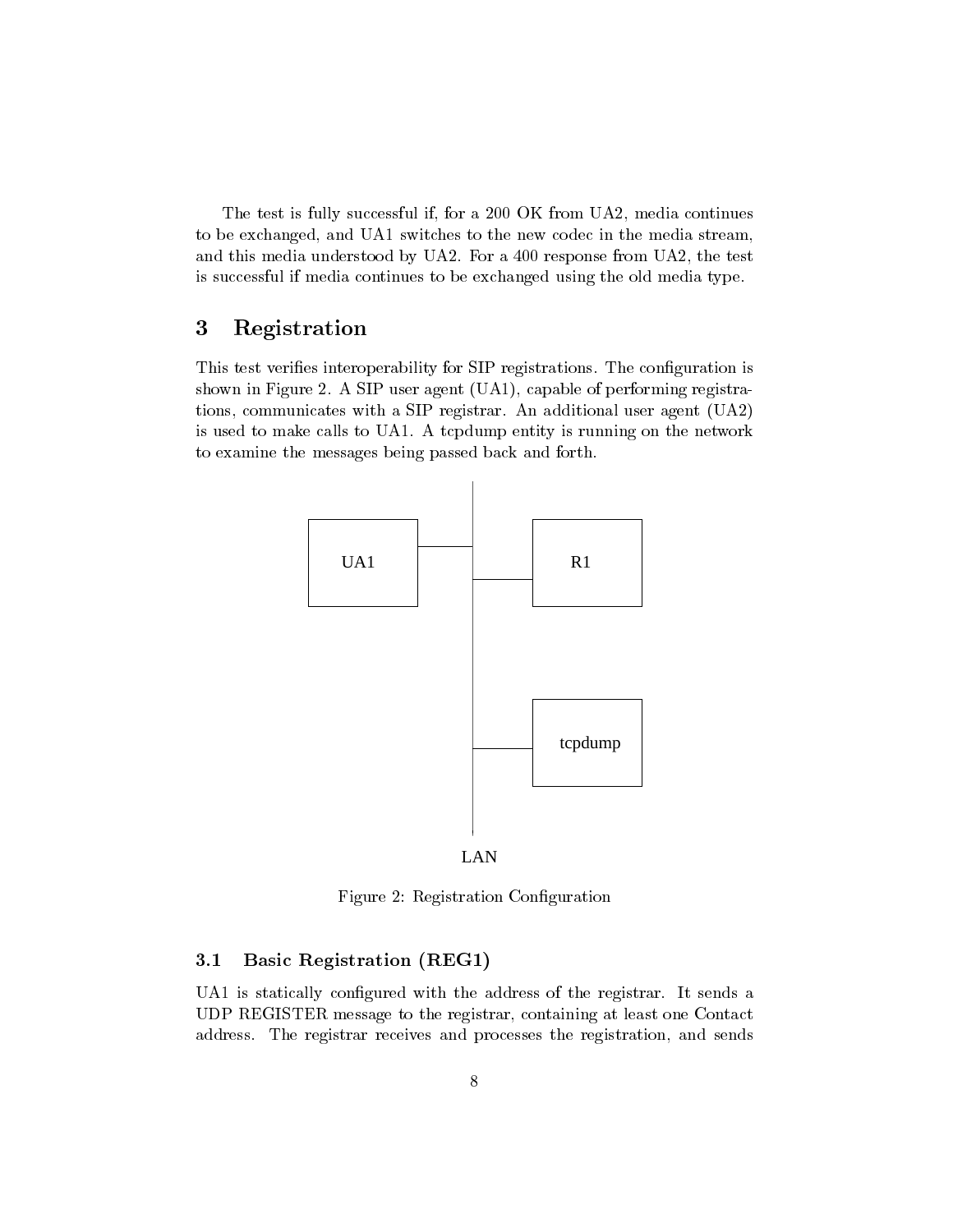back a 200 OK response. The test is deemed partially successful if the following occur:

- The REGISTER message contains a Call-ID eld
- The REGISTER message contains a CSeq, with the method tag of REGISTER
- The REGISTER message contains a request-URI that contains only a host name, and no username
- The REGISTER message contains a To eld with the name of the user on UA1
- The REGISTER message contains a From eld with the name of the user on UA1
- The REGISTER message contains a Contact eld, listing the URI where the UA is reachable
- The 200 OK mirrors the To, From, Call-ID, and CSeq elds from the request, with the possible addition of a tag in the To field.
- The 200 OK contains either an Expires header, or an expires Contact parameter, indicating an expiration time at a time later than the expiration sent in the request (if present), otherwise later than the current time.
- The 200 OK mirrors the registered URI in the Contact header
- no actual is sent by UA11

To verify that the registration has been accepted by the registrar, UA2 sends an INVITE message to the registrar (it must support local proxies to do so), containing users' address (the address in the To field of the REG-ISTER) in the Request-URI and To field. The registrar, acting as either a proxy or redirect server, should proxy or redirect to the address registered (the address in the Contact header of the REGISTER message). The basic test is deemed *fully successful* if this occurs.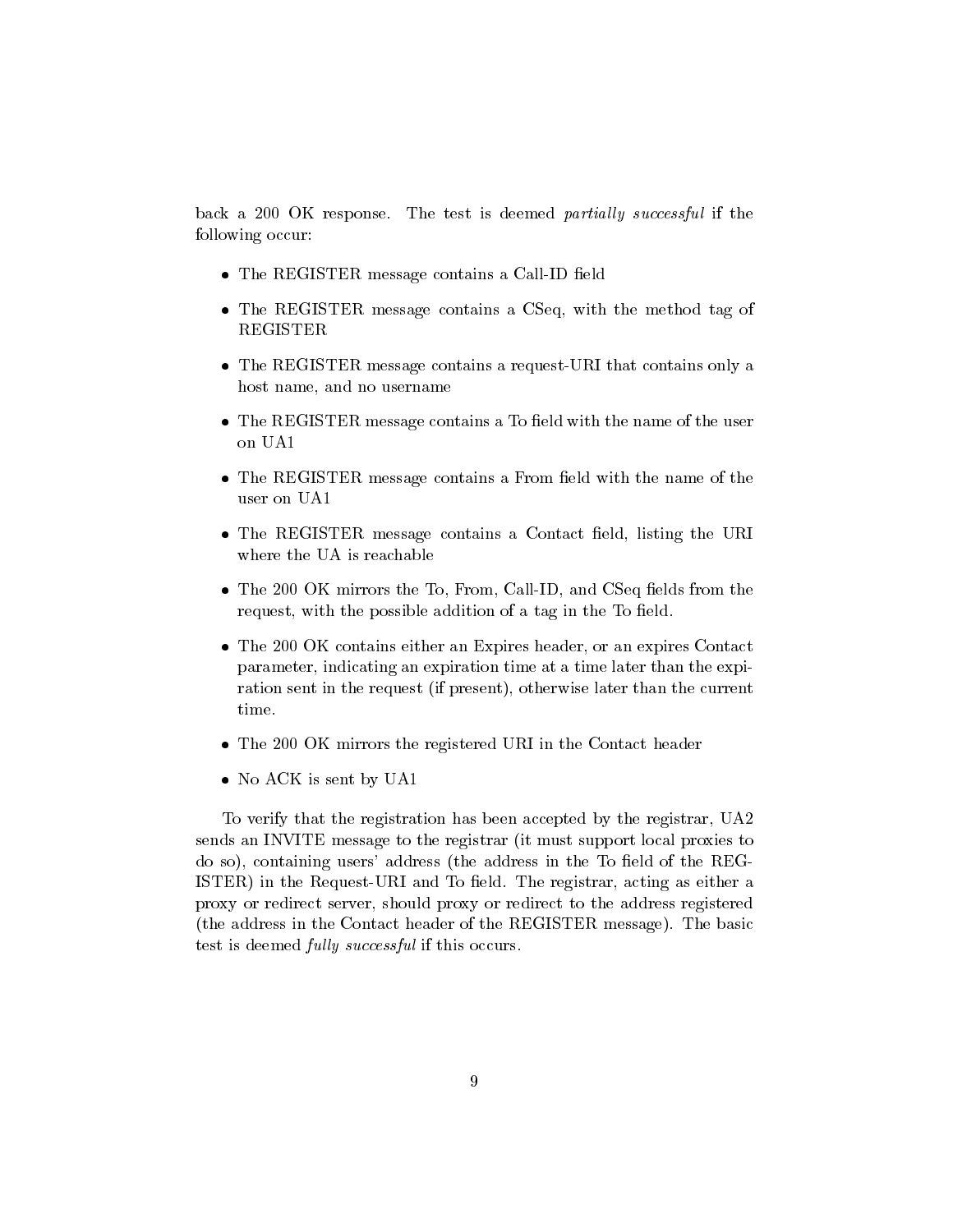## 3.2 Registration Refresh (REG2)

The basic registration of section 3.1 is performed. However, the server is configured to expire the registration after a short period of time (less than one minute). This test is only possible if a server can be so configured. The 200 OK response for this REGISTER should be checked to see if it indicates the shortened registration interval.

Before the registration expires, the client should refresh the registration by sending another REGISTER message. The test is deemed successful if the registration is resent before expiration. The REGISTER message should also be checked for the following (beyond those checks indicated in 3.1):

- The CSeq in the second registration is higher than in the rst
- The Call-ID in the second registration is the same as the rst

## 3.3 Registration Expiration (REG3)

This tests the servers ability to expire registrations correctly.

The basic registration test of section 3.1 is performed. However, the server is configured to expire the registration after a short period of time (less than one minute). This test is only possible if a server can be so configured.

Once the registration is received, and a 200 OK has been sent and accepted, UA1 exits. It may or may not send another REGISTER to remove its previous registrations. After waiting a minute, UA2 initiates a call to UA1 using the same procedure specied in 3.1. Since the registration should have been expired, the registrar should send a 400 class response (preferrably 404 Not Found) to UA2. The test is deemed successful if this 400 class response is sent to UA2.

## 3.4 Multicast Registrations (REG4)  $3.4$

The basic registration test of section 3.1 is repeated. However, the REGIS-TER is sent to the sip multicast address (224.0.1.75). This test is possible only if UA1 can be configured to send its registrations to this address. The test is deemed successful based on the same criteria dened in section 3.1.

## 3.5 TCP Registration (REG5)

The basic registration test of section 3.1 is repeated. However, the REG-ISTER is sent using TCP instead of UDP. The test is possible only if UA1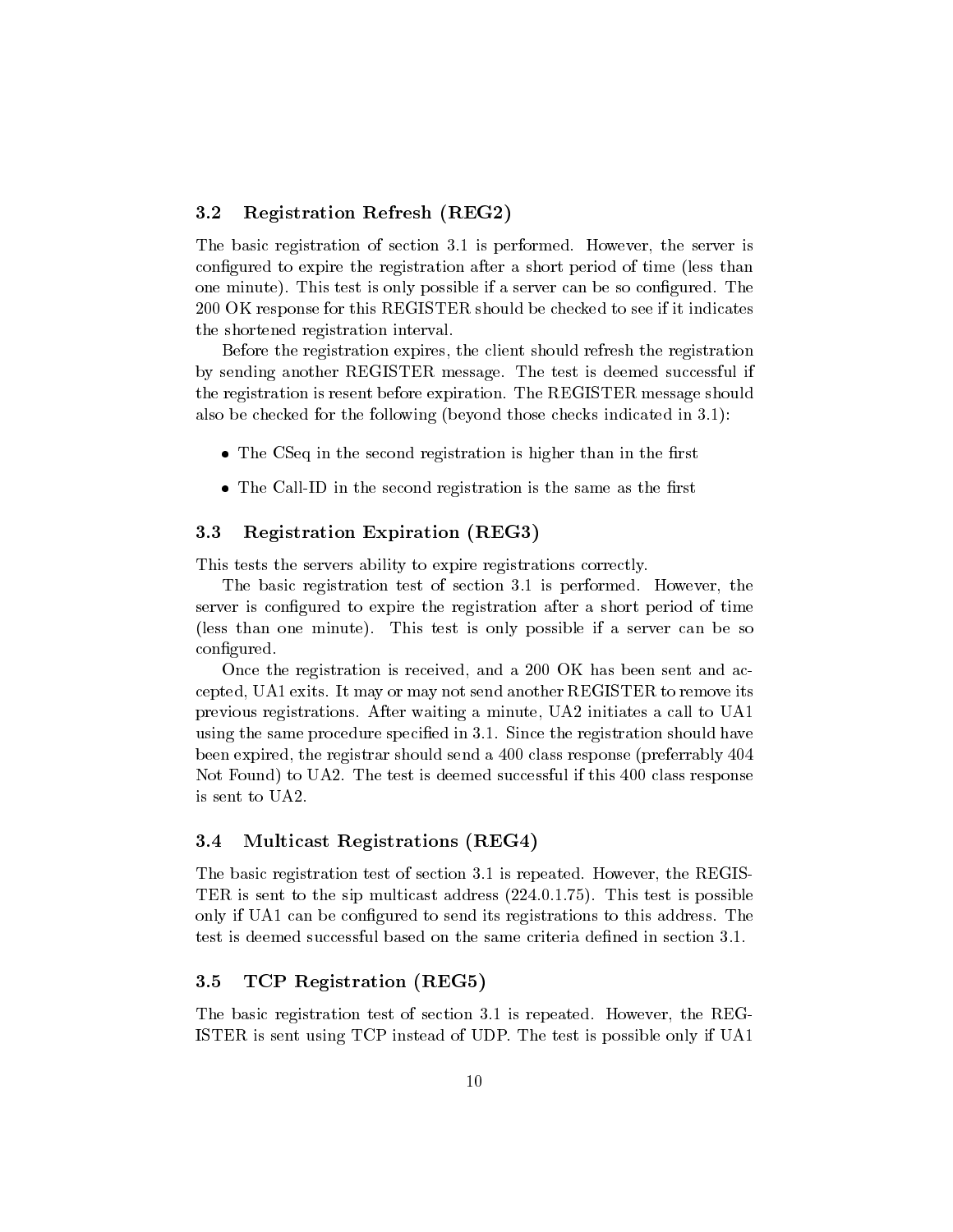supports TCP registrations. The test is deemed successful based on the same criteria defined in section 3.1, with the following additions:

- $\mathcal{L}$  . The via an and request showledge in the request showledge in the signal  $\mathcal{L}$
- $T$  . The Contact address in the registration showledge that  $T$  (although  $T$ it may not if the UAC is willing to accept UDP invitations)
- The response should not be retransmitted
- The client should close the TCP connection after receiving the 200 OK

# 3.6 Multiple Registrations (REG6)





Figure 3: Multiple Registrations

This is a more complex registration test than that described in section 3.1. In this test, as show in Figure 3, there are three UA's - UA1, UA2, and UA3, along with a single server. UA1 and UA2 both send REGISTER messages (via UDP) to the registrar, for the same To address, but with different Contact headers (reflecting the fact that they are different UA's).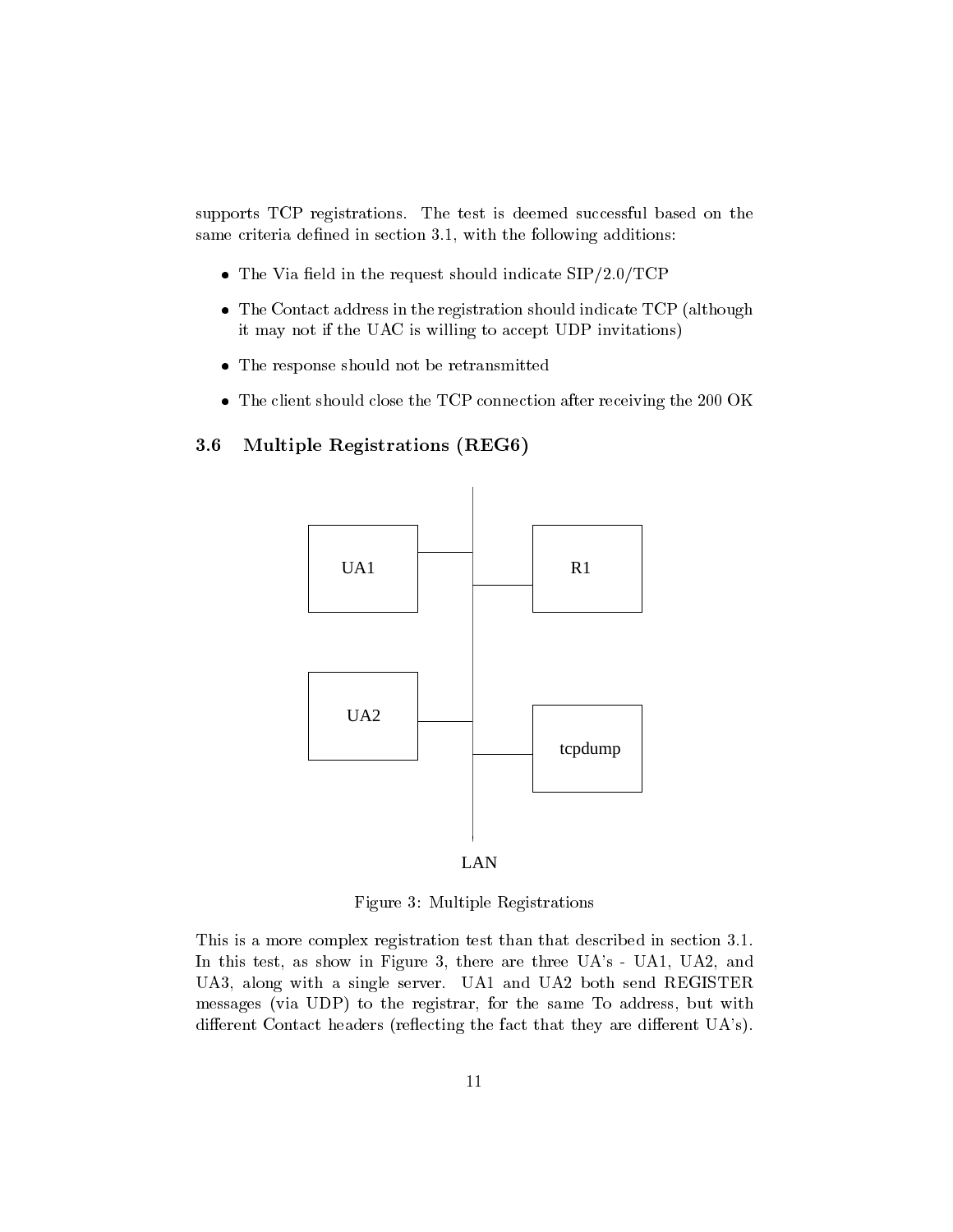UA1 sends the REGISTER first, and after the 200 OK has been received, UA2 sends it registration. Once this 200 OK has been received by UA2, UA3 sends an INVITE to the registrar, with the To and Request-URI set to the same address in the To fields of both registrations. The registrar may act as either a proxy or redirect server. In the former case, it should fork the request to both user agents, and in the latter case, it should send a 300 class response containing both Contact addresses.

The test is deemed successful if the following occur:

- The 200 response to UA2's REGISTER contains two addresses in the Contact header, corresponding to UA1 and UA2's address
- The INVITE from UA3 is redirected with two Contact addresses, or the request is forked to both UA1 and UA2
- The expiration time for the UA1 address, sent in the 200 OK to UA2's registration, matches the expiration time sent to UA1 in response to UA1s REGISTER request.

## 4Proxy Tests

This section contains a number of tests aimed at verifying interoperability between UA's and proxies. Note that all of these tests require a UAC to support local proxies.

## 4.1 Basic Stateful Proxy (P1)

The basic proxy configuration is shown in Figure 4. There are two user agents, UA1 and UA2, and a single proxy server P1. UA2's address is known to  $P1$ , either by a registration, or by static configuration. A tcpdump machine is listening on the network connections between UA1 and P1, and between P1 and UA2.

UA1 sends a UDP INVITE to P1. UA1 must be congured to use local proxies in order to do this. The INVITE contains the address which P1 is aware of, that is translated to the address of UA2. P1 then proxies the request to UA2. UA2 accepts the call. A 200 OK is sent to P1, and then to UA1. UA1 sends an ACK, either directly to UA2 (if UA2 inserted a Contact header into the response), or through P1 if it did not. The test is deemed partially successful if the following occur:

 The INVITE from UA1 contains a Call-ID, To, Via, From, and CSeq fields. The CSeq field has a method tag of INVITE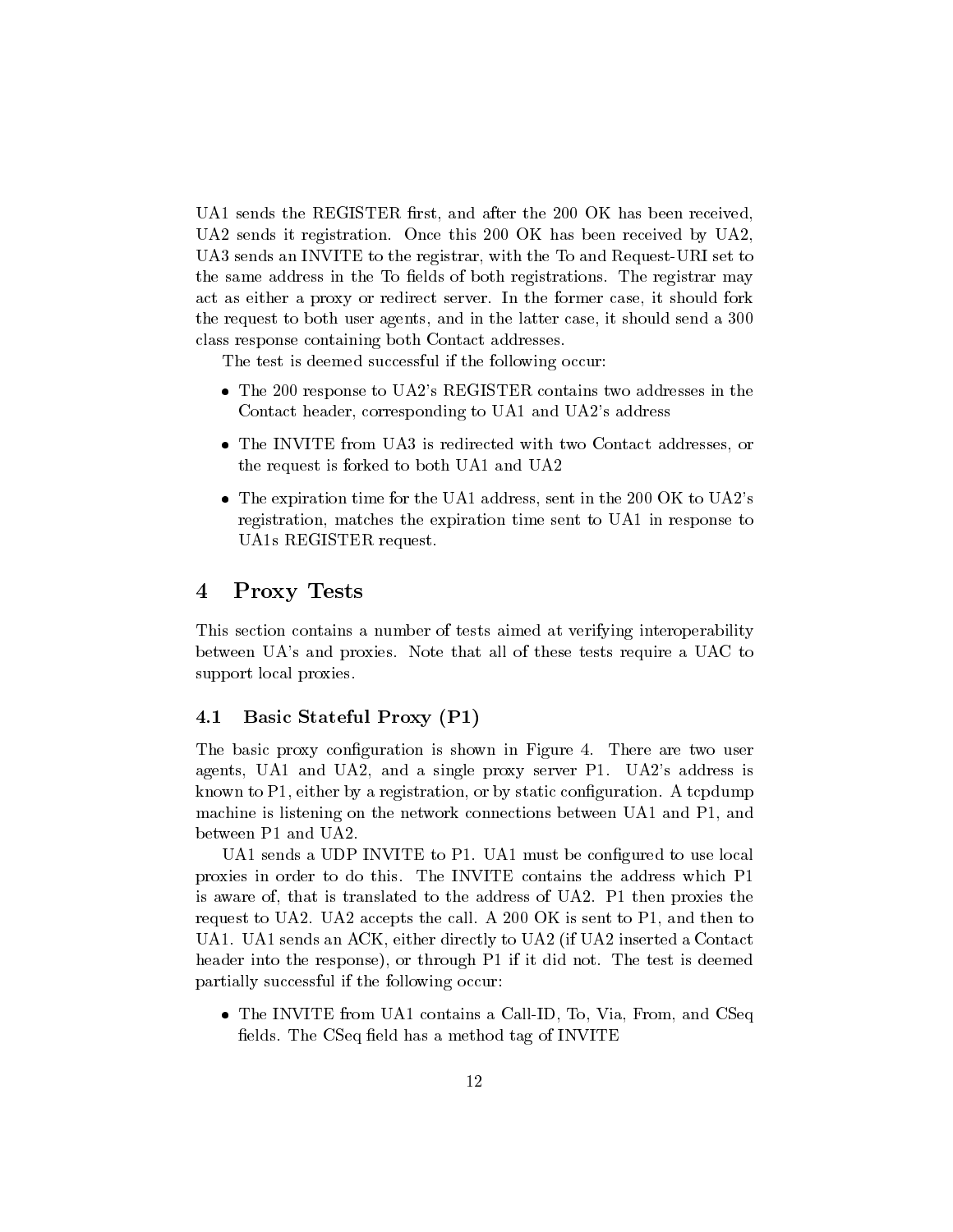



Figure 4: Basic Proxy Conguration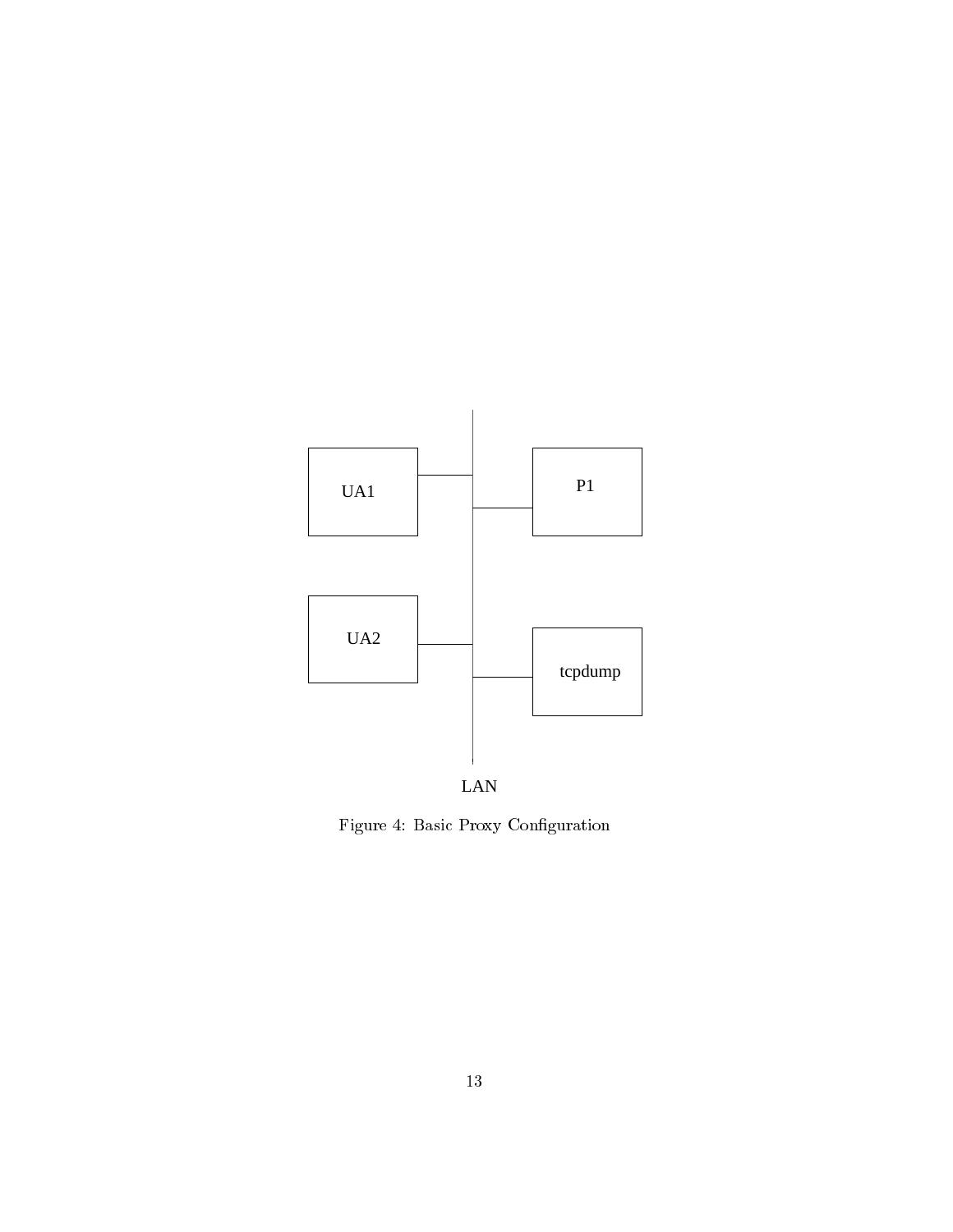- The proxied INVITE from P1 to UA2 has an additional Via header, before the Via inserted by UA1, containing its own UDP address
- P1 sent a 100 response to UA1 upon receipt of the receipt of the request of the response of the receipt of the
- P1 forwards the 200 OK response to UA1, removing its Via eld from the response
- P1 never retransmits the 200 OK; it only forwards 200 OK's upstream
- If the ACC is sent that the ACC is sent a via  $\alpha$  is the ACC insert and  $\alpha$ before forwarding it to UA2
- UA 1 reports a call acceptance to the user the user to the user the user the user that we use the user that we

The test is deemed fully successful if media is also exchanged between UA1 and UA2.

## Proxy with Rejecting UAS (P2)  $4.2$

The same test as in section 4.1 is performed. However, instead of accepting the call, UA2 rejects the call, with either a 400, 500, or 600 class response. P1 should send an ACK to UA2, and then forward the rejection to UA1. UA1 should then send an ACK to P1. The test is deemed successful if the following occur:

- The INVITE from UA1 contains a Call-ID, To, Via, From, and CSeq fields. The CSeq field has a method tag of INVITE
- The proxied INVITE from P1 to UA2 has an additional Via header, before the Via inserted by UA1, containing its own UDP address
- P1 sent a 100 response to UA1 upon receipt of the receipt of the request of the response of the receipt of the
- UA2 sends a rejection response to P1
- The rejection response has a tag inserted in the To eld
- P1 sends an ACK to UA2
- The ACK from P1 to UA2 contains only a single Via eld, that of P1
- P1 for wards the response to UA11 for the response to UA11 for the response to UA11 for the response to UA11 for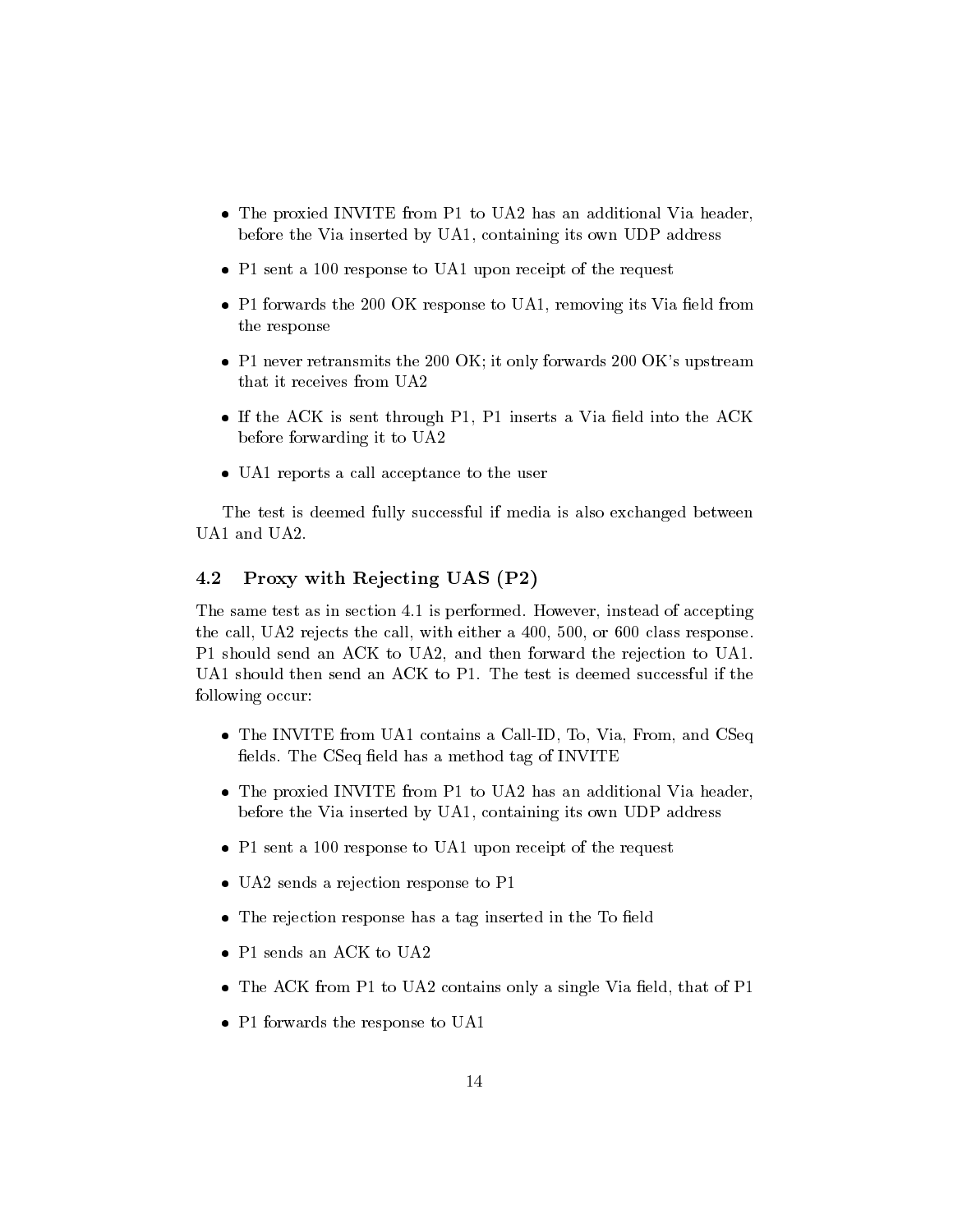- The response from P1 to UA1 contains a single Via single Via the Via Contains a single Via that of UA1 contains
- UA 1 sends an ACK to P1 sends an ACK to P1 sends and P1 sends and P1 sends and P1 sends and P1 sends and P1 se
- 
- UA 1 reports a call reports a call reports and user the user of the user of the user of the user of the user o

# 4.3 Parallel Forking Proxy (P3)



Figure 5: Forking proxy Conguration

This test configuration is shown in Figure 5. There are three user agents, UA1, UA2 and UA3, and a single proxy, P1. P1 knows that some address X translates to the address of UA2 and UA3. This can be done either through registrations (see section 3.6) or by static conguration of the proxy server. P1 is configured to act as a forking proxy, using parallel searches.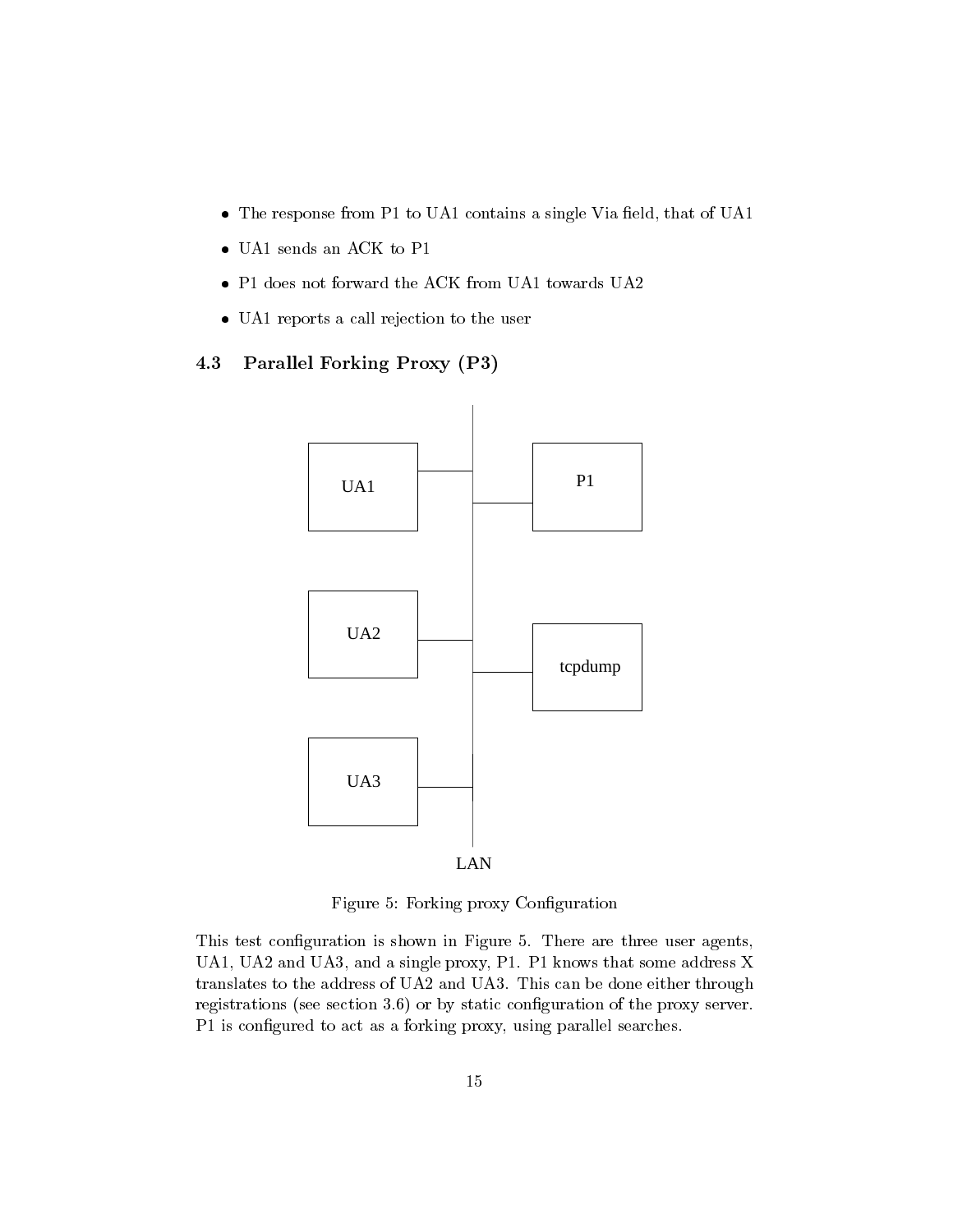UA1 sends an INVITE for address X (listed in the Request URI and To field) to P1. P1 forks this request, sending it to UA2 and UA3 simultaneously. UA2 rejects the call, sending a 400,500 (but not 600) class response. Five seconds later, UA3 accepts the call, sending a 200 OK to P1. P1 then forwards this request upstream to UA1. UA1 then sends an ACK, either directly to UA3, or to P1 first. P1 then forwards this ACK to UA3.

The test is deemed successful if the following occur:

- The INVITE from UA1 contains a Call-ID, To, Via, From, and CSeq fields. The CSeq field has a method tag of INVITE
- The proxied INVITE from P1 to UA2 and UA3 has an additional Via header, before the Via inserted by UA1, containing its own UDP address
- The requests from P1 to UA2 and UA3 each contain a branch parameter in the Via field, and the value of this parameter is different for each request
- P1 sent a 100 response to UA1 upon receipt of the receipt of the request of the response of the receipt of the
- UA2 sent a 400 or 500 response to P100 response to P100 response to P100 response to P100 response to P100 res
- P1 did not forward the 400 or 500 reponse from UA2 towards UA1
- P1 sent and provide an AC sent and UA22 sentiments of the UA22 sentiments are all the UA22 sentiments and UA22
- The ACK from P1 to UA2 contained a Via eld with a single address, that of P1
- UA3 sends a 200 OK to P1, containing a tag in the To eld
- $\mathbf{f}_{\mathbf{A}}$  for  $\mathbf{f}_{\mathbf{A}}$  for  $\mathbf{f}_{\mathbf{A}}$  for  $\mathbf{f}_{\mathbf{A}}$  after removing its Via after removing its Via after removing its Via after removing its Via after removing its Via after removing its Via after remov
- UA1 sends and the UA1 seconds to P1 or directly to UA30
- P1 does not retransmit the 200 OK itself, but forwards any retransmissions from UA3 to UA1

# 4.4 Parallel Forking Proxy with CANCEL (P4)

The forking test of section 4.3 is repeated. However, instead of rejecting the call with a 400 or 500 class response, UA2 rejects the call with a 600 class response. This should cause P1 to send a CANCEL to UA3. UA3 should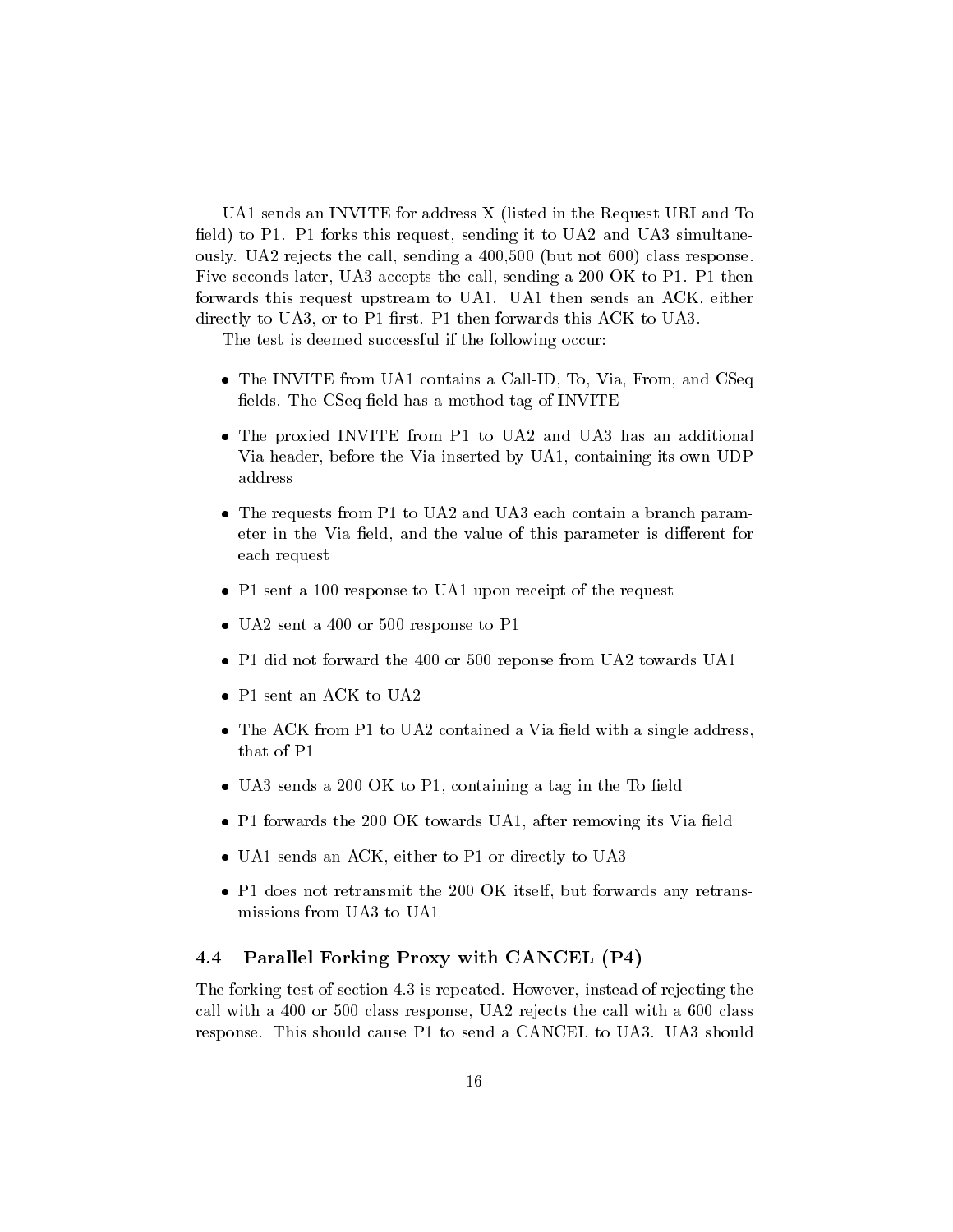respond with a 200 OK to the CANCEL, and should stop alerting the user. P1 should then forward the 600 response to UA1, which responds with an ACK. The test assumes that CANCEL is supported by P1 and UA3, and that this feature is enabled, as this is an optional feature of the specication.

The test is deemed successful if the following occur:

- The INVITE from UA1 contains a Call-ID, To, Via, From, and CSeq fields. The CSeq field has a method tag of INVITE
- The proxied INVITE from P1 to UA2 and UA3 has an additional Via header, before the Via inserted by UA1, containing its own UDP address
- The requests from P1 to UA2 and UA3 each contain a branch parameter in the Via field, and the value of this parameter is different for each request
- P1 sent a 100 response to UA1 upon receipt of the receipt of the request of the response of the receipt of the
- UA2 sent a 600 response to P1 response to P1 response to P1 response to P1 response to P1 response to P1 response to P1 response to P1 response to P1 response to P1 response to P1 response to P1 response to P1 response to
- P1 sends an ACK to UA2, and the ACK contains a single Via eld, containing its own address, and this ACK causes response retransmissions from UA2 to cease
- P1 sends a CANCEL to UA3, and the CANCEL contains a single Via field, containing its own address
- The CANCEL contains the same CSeq number as the INVITE, but with the method tag set to CANCEL
- UA3 sends a 200 OK to P1, mirroring the To, From, CSeq, and Call-ID fields from the CANCEL. This 200 OK is accepted by P1, and causes the CANCEL request to no longer be retransmitted by P1
- UAS ceases all the users  $\alpha$  the users all the users of users and users are users as a set of users and users and users are users and users are users and users are users and users are users and users are users and users a
- P1 ceases retraining the INVITE request to UA33
- P1 forwards the 600 response to UA1, after removing its Via eld
- UA1 accepts the 600 response, and noties the user of call rejection.
- UA1 sends an ACK request to P1, which is accepted by P1,causing the 600 response to cease being retransmitted by P1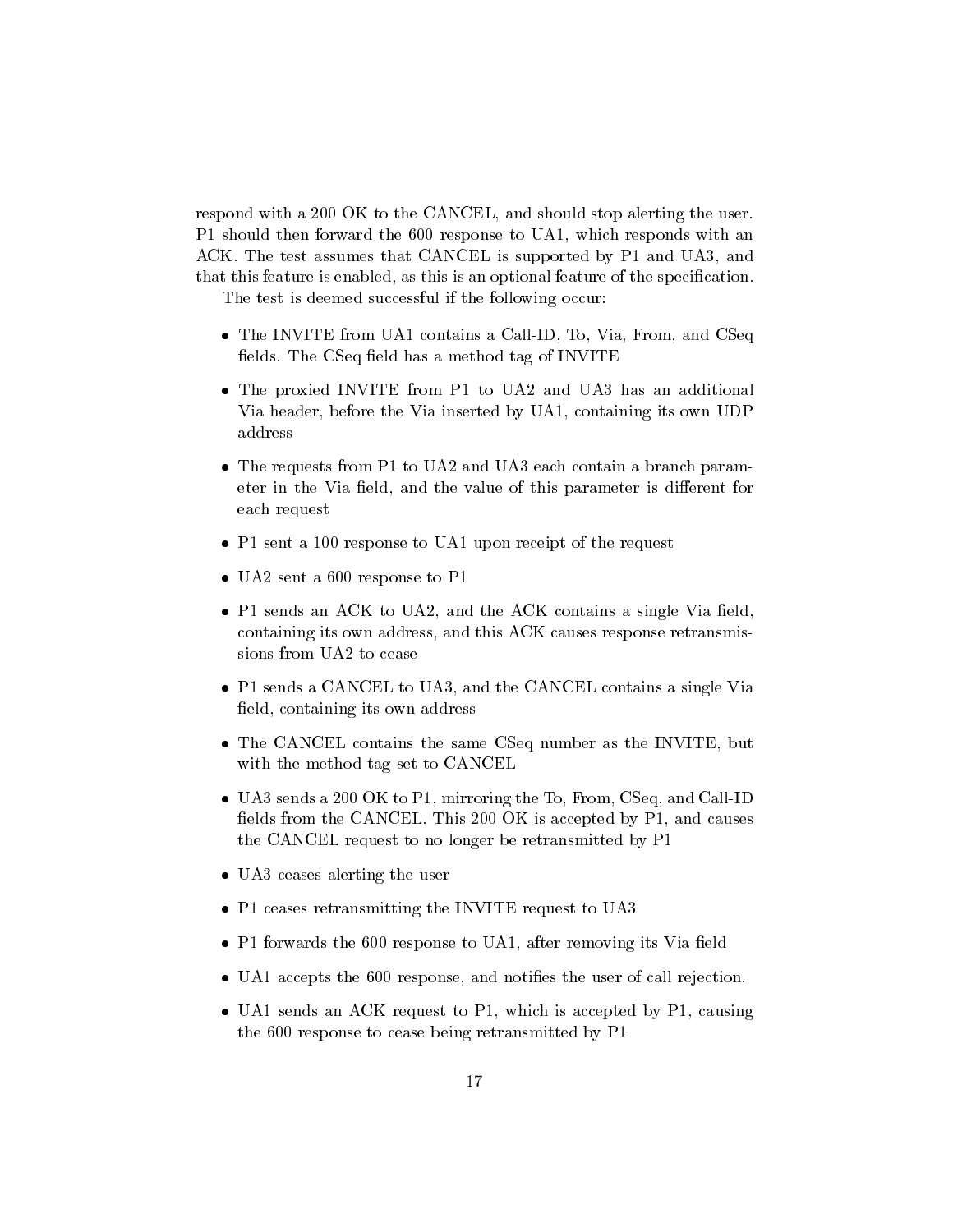## 4.5 Parallel Forking Proxy with multiple 200 OK (P5)

This test is similar to the test described in section 4.3. However, both UA2 and UA3 accept the call. P1 does not send a CANCEL at any time. This causes UA1 to receive two 200 OK's, which should result in one of two situations. Either (1) UA1 sends an ACK to both requests, establishing two call legs, or (2) UA1 accepts one 200 OK with an ACK, and sends a BYE in response to the other 200 OK, establishing a single call leg. This test can only be performed if  $(1)$  P1 can be configured not to send a CANCEL upon receiving a 200 OK, (2) UA1 handles multiple 200 OK's.

The test is deemed partially successful if:

- The INVITE from UA1 contains a Call-ID, To, Via, From, and CSeq fields. The CSeq field has a method tag of INVITE
- The proxied INVITE from P1 to UA2 and UA3 has an additional Via header, before the Via inserted by UA1, containing its own UDP address
- The requests from P1 to UA2 and UA3 each contain a branch parameter in the Via field, and the value of this parameter is different for each request
- P1 sent a 100 response to UA1 upon receipt of the request
- UA2 sent a 200 response to P1, containing a tag in the To eld
- P1 did not send an ACC for the 200 response from UA22
- P1 forwarded the 200 OK upstream to UA1
- UA3 sent a 200 response to P1, containing a tag in the To eld
- P1 did not send an ACC for the 200 response from UA33
- P1 forwarded the 200 OK upstream to UA1
- UA1 sent an ACK in response to at least one of the 200 OK's
- UALLED and ACCEPTANT and ACK or a BYE in response to the other 200 OK.
- At least one call leg is established

The test is fully successful if media is exchanged with one of UA2 or UA3, or both if UA1 accepts both 200 OK's.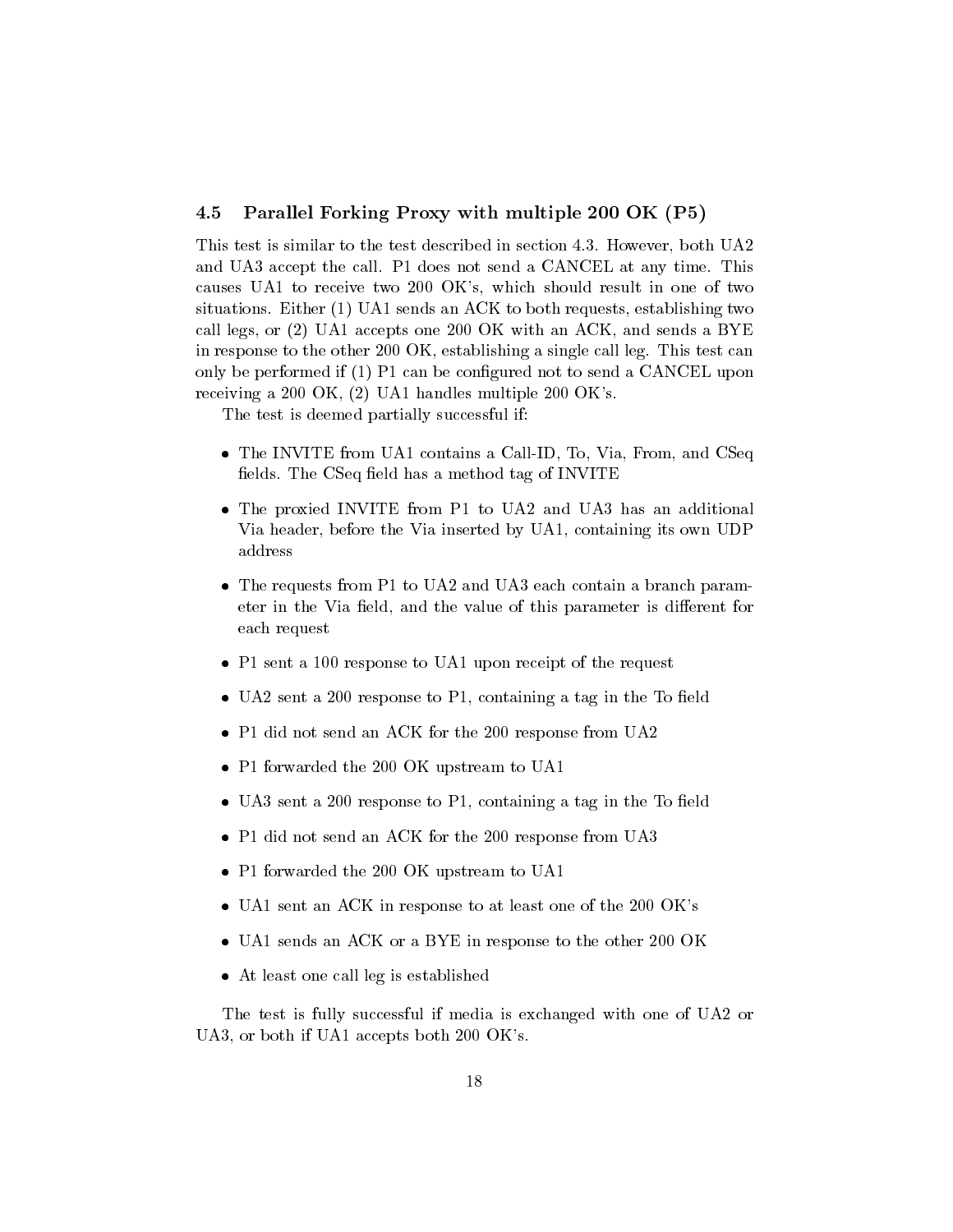# 4.6 Loop Detection (P6)



Figure 6: Loop Detection Scenario

This test veries the ability of a proxy server to perform loop detection. The configuration is shown in Figure 6. There is a single user agent, UA1, and two proxies, P1 and P2. UA1 sends an INVITE directly to P1, containing the address  $X$  in both the Request URI and To field. P1 is configured (by means of registrations or otherwise), with a mapping from address X to address Y, corresponding to an address served by P2. The request is therefore forwarded to P2. P2 is configured with a mapping from address Y to address Z, corresponding to an address served by P1. It will either return a loop detected error to P1, or proxy the request, in which case P1 should return a loop detected error to P2.

This test is only possible if proxies P1 and P2 can be configured with mappings which don't require a DNS lookup to resolve the next hop server, but rather can be done statically.

The test is successful if the following occur:

- P1 receives a 482 error response from P2
- P1 sends an ACK to P2, containing a single Via eld with its own address
- UA1 receives a 482 error response from P1 receives from P1 response from P1 response from P1 response from P1 r
-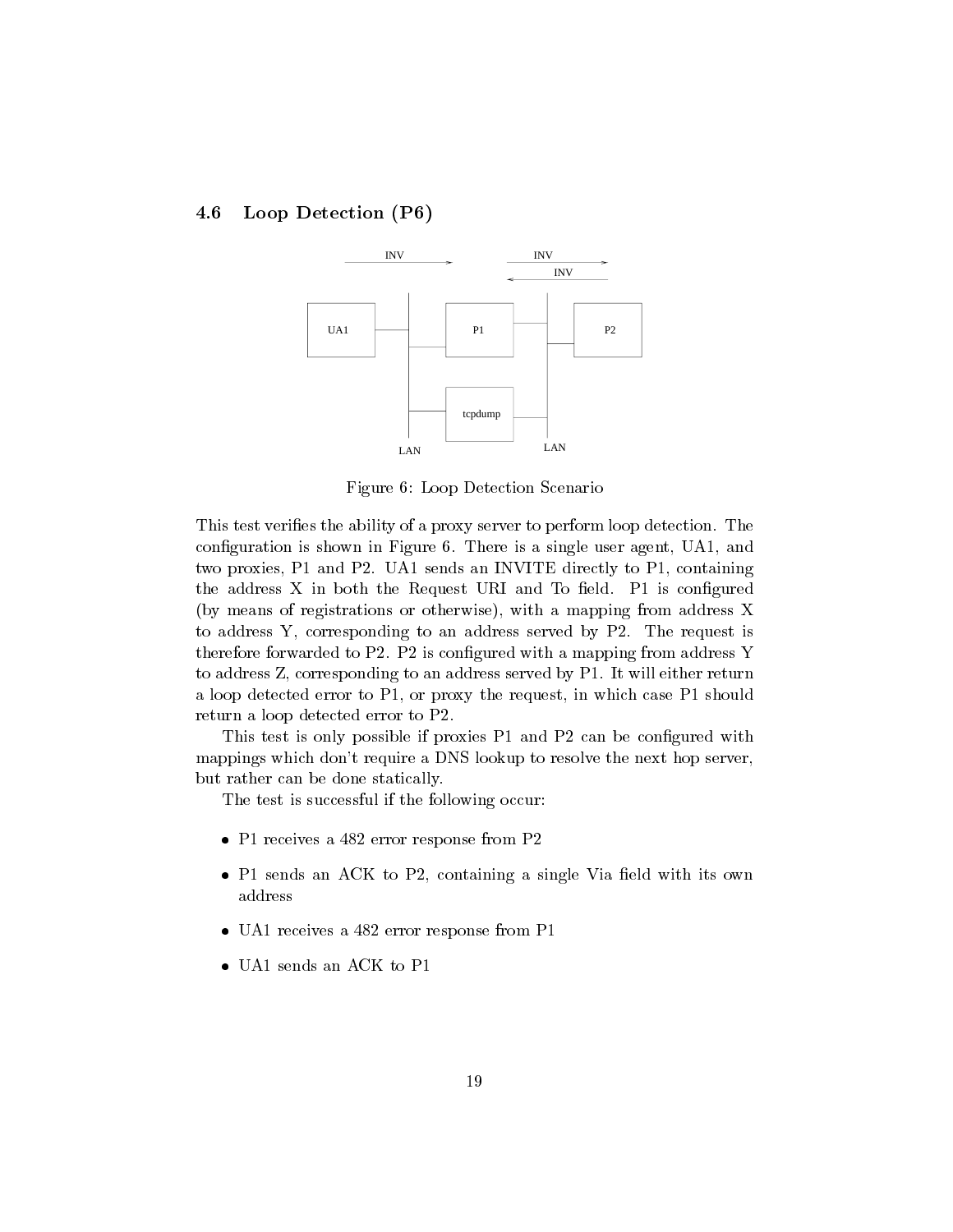## 4.7 Record Route (P7)

This test examines the ability of UA's and proxies to correctly process packets with Record Route and Route headers. The conguration is identical to the basic proxy test of section 4.1. However, P1 is configured to insert a Record-Route header into the request before proxying it to UA2. UA2 accepts the call, and the 200 OK is forwarded to P1 and then to UA1, with the Record-Route header. When UA1 sends an ACK, it should insert a Route header into the ACK, and send it to P1, which forwards it to UA2. Then, the call is established. UA1 then hangs up by sending a BYE. This BYE should also contain a Route header, and be sent to P1, which should forward it to UA2, terminating the call.

The test is deemed successful if the following occur:

- The INVITE from UA1 contains a Call-ID, To, Via, From, and CSeq fields. The CSeq field has a method tag of INVITE
- The proxied INVITE from P1 to UA2 has an additional Via header, before the Via inserted by UA1, containing its own UDP address
- The proxied INVITE from P1 to UA2 has a Record-Route header, containing the Request-URI along with its own IP address.
- UA2 sends a 200 OK to P1, containing the Record-Route header mirrored from the INVITE
- 
- UA1 sends an ACK to P1, containing a Route header. The rst address in the Route header is the original request URI, plus the IP address of P1 in the maddr tag. If UA2 inserted a Contact header into the 200 OK response, this address is also present as the second Route header in the ACK
- P1 forwards the ACK to UA2, removing the top Route header
- At a later point, UA1 sends a BYE to hang up the call. This BYE contains the same Route headers as the ACK, and is sent to P1
- P1 removes the top Route header and forwards the BYE to UA2
- 
-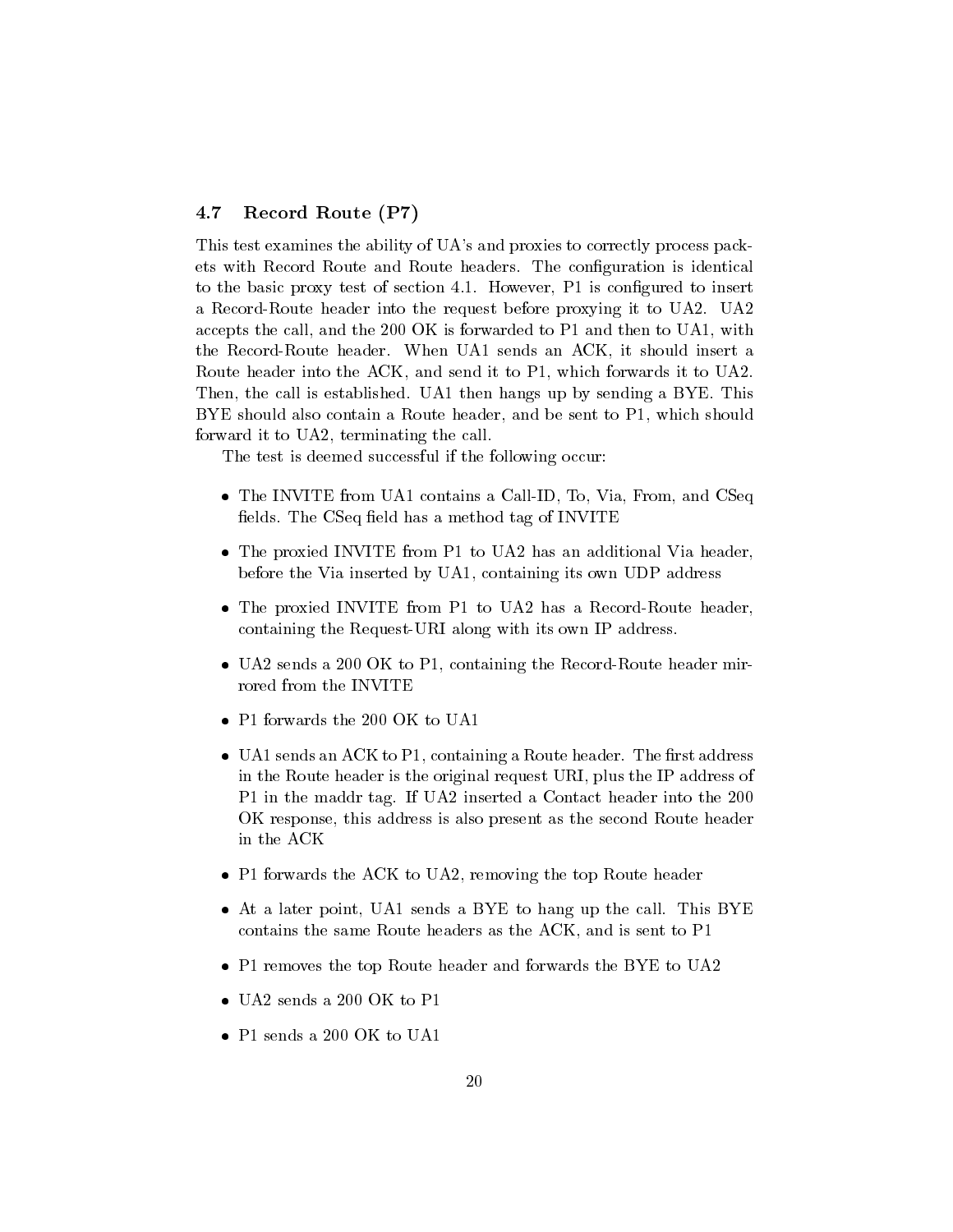## 5Redirect Server



Figure 7: Redirect Conguration

These tests verify basic interoperability between a user agent and a redirect server. The configuration is shown in Figure 7. There is a single user agent, UA1, and a single redirect server, R1.

# 5.1 Basic Redirection (RED1)

In this test, R1 is aware of at least two addresses mappings, Y1 and Y2, for address X. UA1 sends an INVITE to R1, indicating address X in both the Request URI and To fields. R1 redirects by sending a 300 class response containing Contact headers with Y1 and Y2. R1 can be configured with this mapping through any means, such as by a registration or a static configuration.

The test is deemed successful if the following occur:

 The INVITE from UA1 contains a Call-ID, To, Via, From, and CSeq fields. The CSeq field has a method tag of INVITE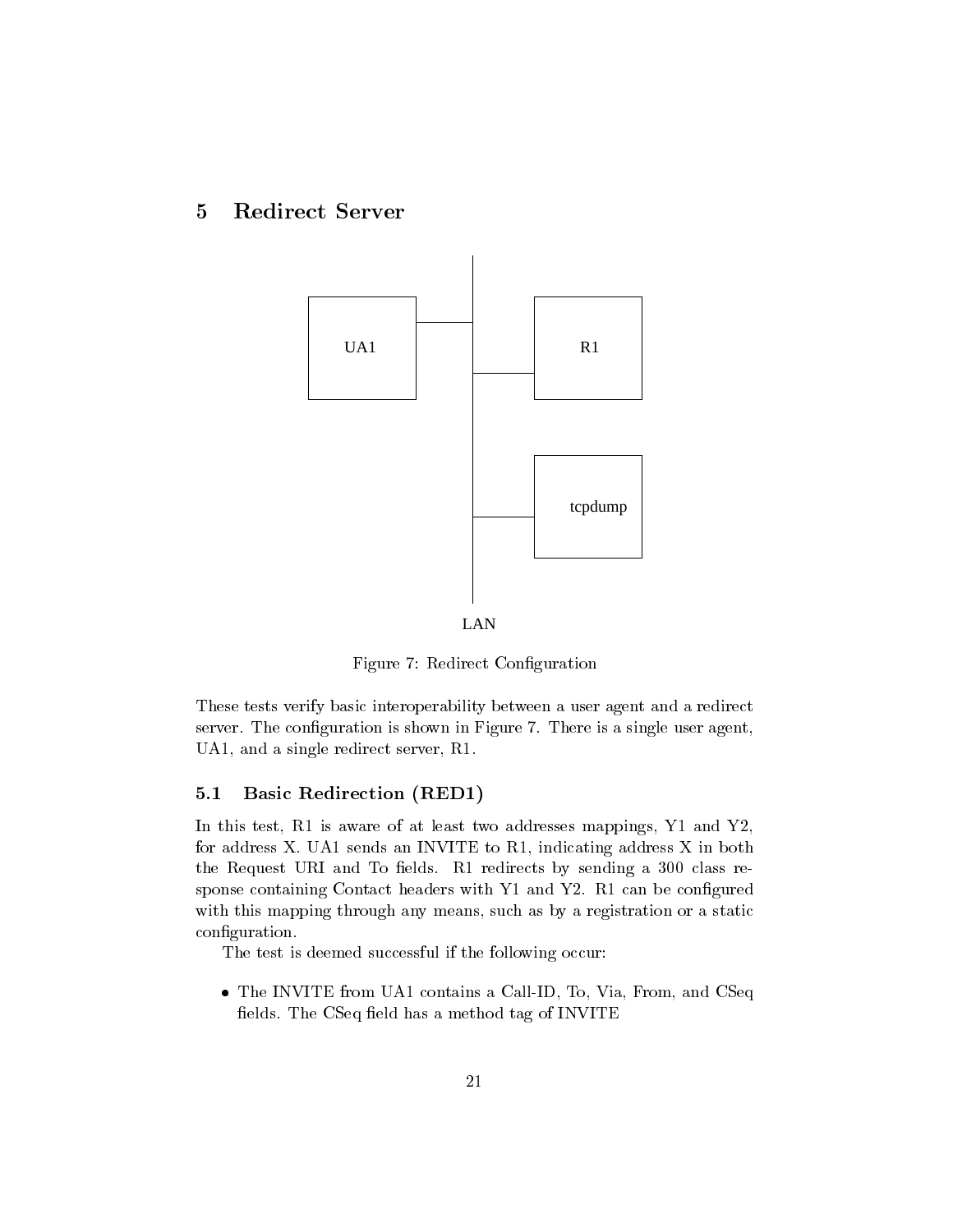- R1 generates a 300 class response, mirroring the To, Call-ID, CSeq, Via, and From fields. It may insert a tag in the To field
- The 300 class response contains a Contact header with Y1 and Y2 listed
- UA 1 sends an ACC to R1, which is accepted by R1, causing response retransmissions to cease.

## 5.2 Advanced Redirection (RED2)

In this test, R1 redirects to a non-SIP URL; in particular, it contains an http URL. This test is only possible with a redirect server capable of placing non-SIP URL's in redirected responses. All UA's should at least recognize that the URL is not a SIP URL, and do something reasonable (not doing anything is reasonable, but crashing is not).

The test is deemed successful if the following occur:

- The INVITE from UA1 contains a Call-ID, To, Via, From UA1 contains a Call-ID, To, Via, From, and CSeq, ID, Via, From, and CSeq, ID, Via, From, and CSeq, ID, Via, From, and CSeq, ID, Via, From, and CSeq, ID, Via, ID, Via, I fields. The CSeq field has a method tag of INVITE
- R1 generates a 300 class response, mirroring the To, Call-ID, CSeq, Via, and From fields. It may insert a tag in the To field
- The 300 class response contains a Contact header with an http URL listed
- UA 1 sends an ACC to R1, which is accepted by R1, causing response retransmissions to cease.

Bonus points go to a SIP UA which starts a browser and sends it to the URL listed.

# 5.3 Redirection with Bodies (RED3)

In this test, a redirect server sends a redirection with no Contact headers, but with a body. The body contains text which is meant to be displayed to the user. This test can only be performed with redirect servers that can insert bodies into responses. All UA's should be able to accept a redirection with a body. They are not required to do anything with it, however.

The test is deemed successful if the following occur: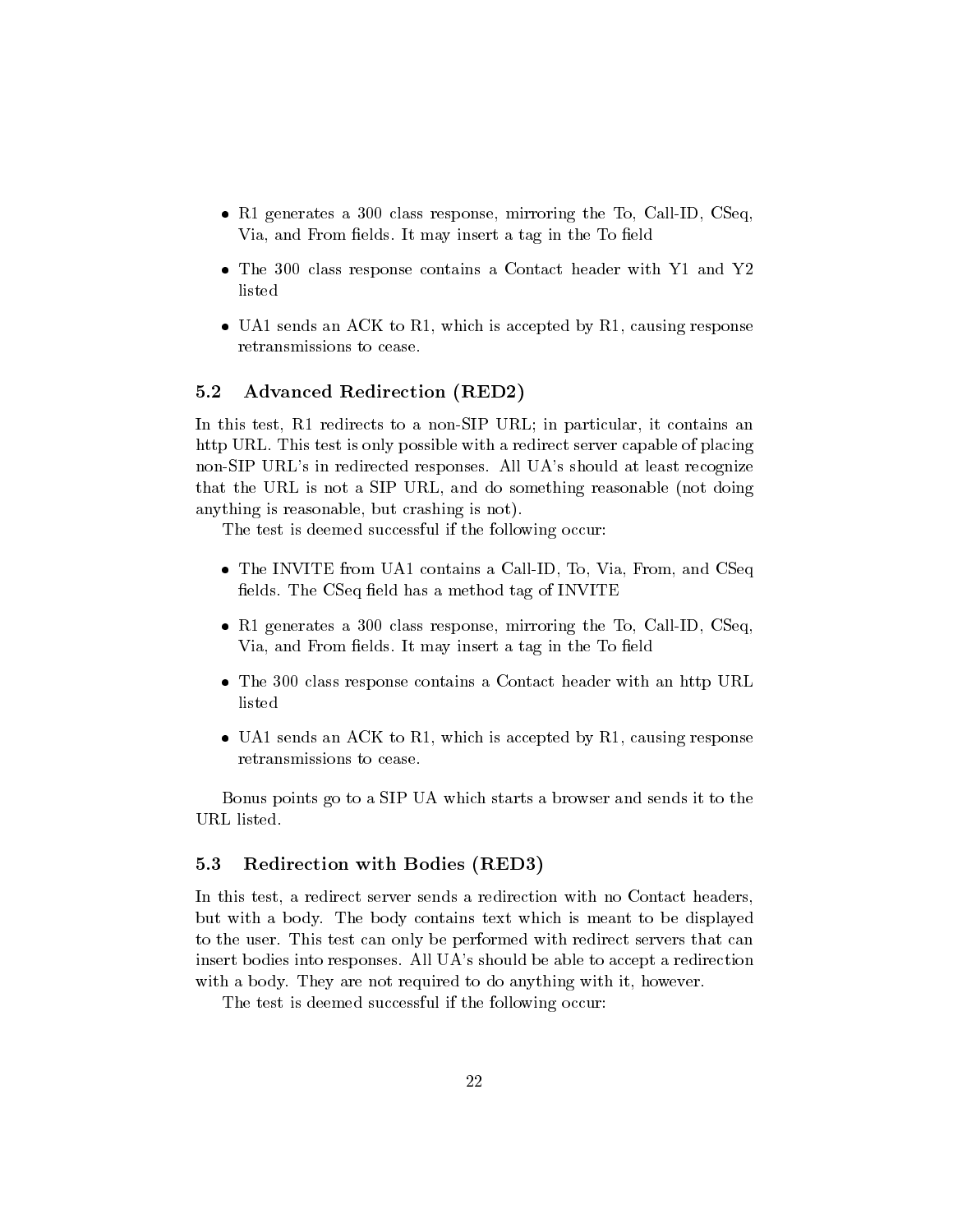- The INVITE from UA1 contains a Call-ID, To, Via, From, and CSeq fields. The CSeq field has a method tag of INVITE
- R1 generates a 300 class response, mirroring the To, Call-ID, CSeq, Via, and From fields. It may insert a tag in the To field
- The 300 class response contains no Contact header
- The 300 class response contains a body
- The 300 class response has a Content-Type of text/plain and a valid and correct Content-Length field
- UA 1 sends an ACC to R1, which is accepted by R1, causing response retransmissions to cease.

Bonus points go to a UA which causes a browser to display the content.

# utility test tcpdump server

## 6OPTIONS (OPT1)



Figure 8: Test Instrument Conguration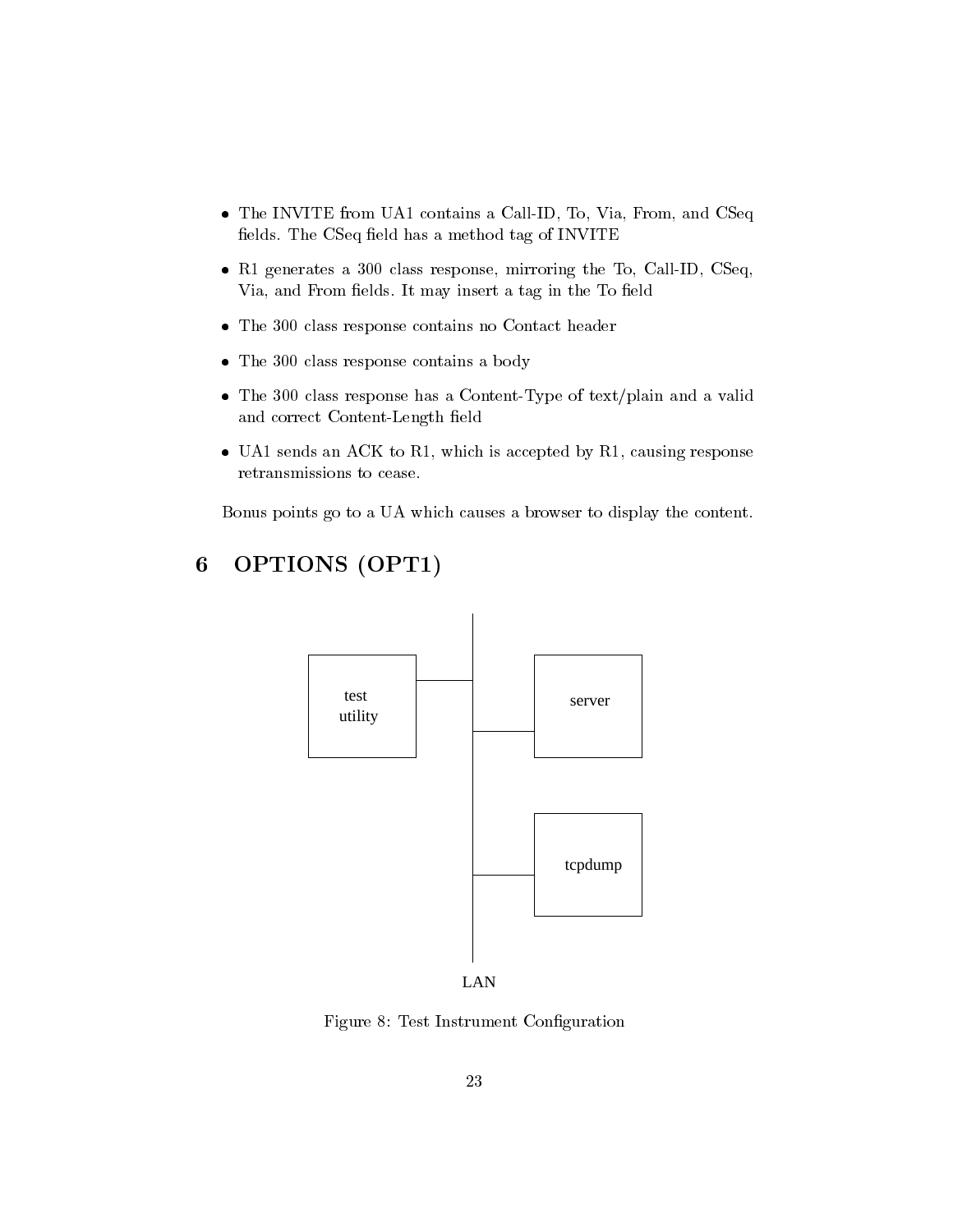This test verifies the ability of a proxy and UA to correctly handle an OP-TIONS request. Since we expect few UA's can be forced to generate an OPTIONS request, we use a testing tool to create the OPTIONS message. The configuration is shown in Figure 8. A test utility sends an OPTIONS request to proxy P1. The address used in the To field and Request-URI is X. Proxy P1 has a translation of address X to address Y, corresponding the UA2. P1 therefore proxies the request to UA2. UA2 should respond with a 200 OK, which is forwarded to P1 and then from P1 to the test instrument.

The test is deemed successful if the following occur:

- P1 proxies the OPTIONS message to UA2, after inserting a Via eld containing its own address
- UA2 responds with a 200 OK.
- The 200 OK contains an Allow header listing the methods understood by UA2
- 

Extra credit goes to a UA which does the following additional things:

- The 200 OK contains an SDP body listing the codecs supported by UA2
- The 200 OK contains an Accept listing the body types supported by  $U_A2$
- The 200 OK contains an Accept-Encoding listing the encoding types supported by UA2
- The 200 OK contains an Accept-Language listing the languages supported by UA2

## $\overline{7}$ **Parser Correctness**

These tests verify correctness parsers in servers. They are all based on the configuration in Figure 8. A test utility, capable of sending SIP messages, sends a request to a specic IP address, corresponding to a server (proxy, redirect, or user agent). A tcpdump utility listens on the network connection and prints all messages sent.

The tests complement the parsing which must be functional in the previous sections. They test features which normally cannot be controlled from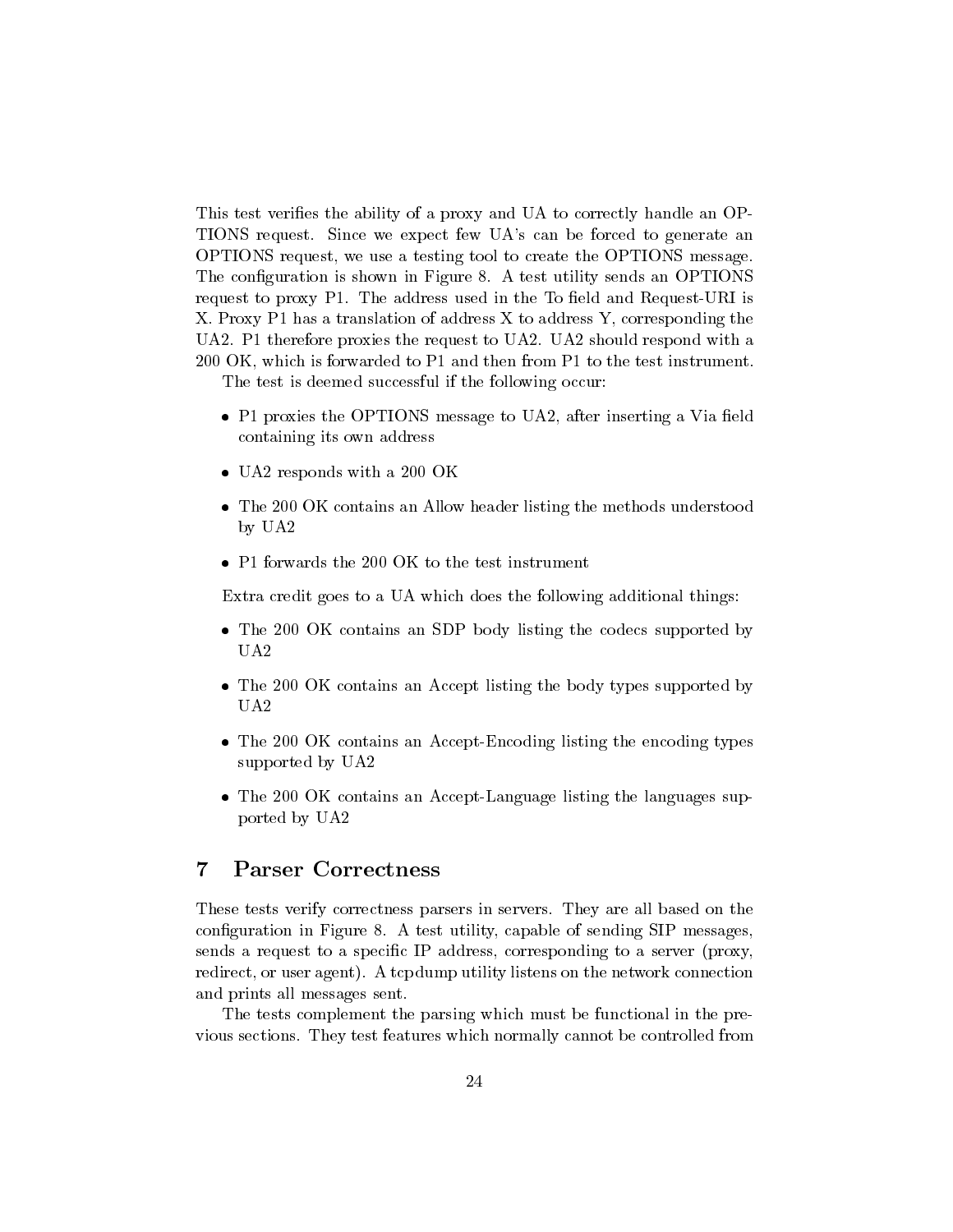a user interface, and therefore are difficult to check without an explicit test

Each test is successful if the message is accepted by the server. This can be determined based on the type server:

Proxy Server The request is proxied

Redirect Server A redirect response is received

User Agent Server The user is alerted

The test is unsuccessful if the server crashes, returns an error, or fails to take the above action. Furthermore, the proxied or redirected message must also be properly formatted.

# 7.1 name-addr form (PAR1)

SIP allows for a name-addr form in To, From, and Contact, which looks like the following:

From: Jonathan Rosenberg <sip:jdrosen@bell-labs.com>

From: sip:jdrosen@bell-labs.com

To test this, the test utility sends the following request to the SIP server:

```
INVITE sip:user@domain SIP/2.0
Via: SIP/2.0/UDP host.test.com
From: Caller <sip:caller@domain.com>
To: Callee <sip:callee@domain>
CSeq: 0 INVITE
Content-Length: 0
```
A proxy which proxies this request should forward it with the full nameaddr form in tact. A redirect should mirror the To and From fields.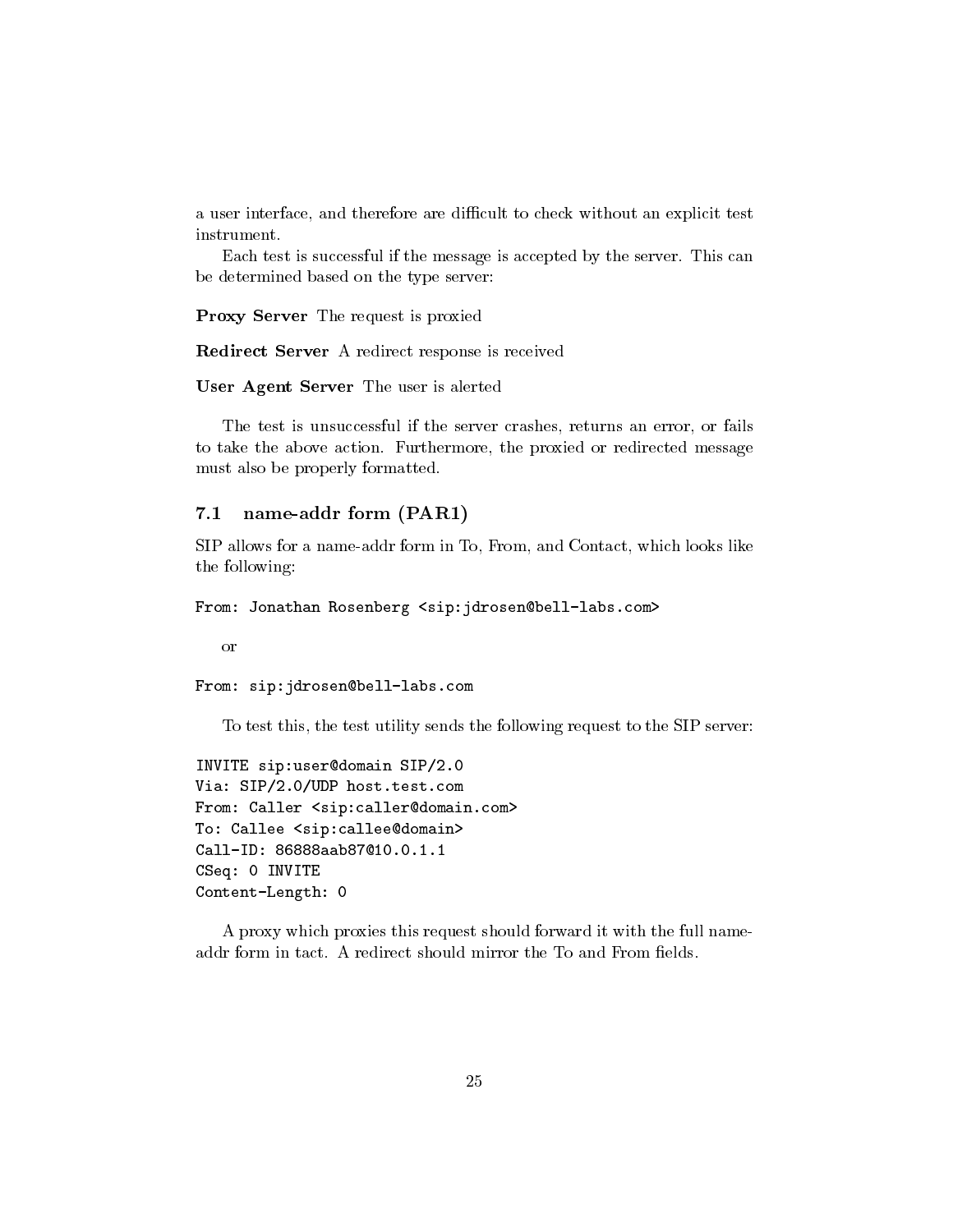# 7.2 line-folding (PAR2)

Line folding improves readability of messages. Long lines can be folded by adding LWS after a CRLF. This indicates to the parser that the next line is not a new header. This characteristic can be tested by sending the following message:

```
INVITE sip:user@domain SIP/2.0
Via: SIP/2.0/UDP host.test.com
From: Caller <sip:caller@domain.com>
To: Callee
 <sip:callee@domain>
Call-ID: 86888aab87@10.0.1.1
CSeq: 0 INVITE
Content-Length: 0
```
Since the To field is folded, a parser which cannot perform line folding will reject the message as it will think the To field is missing.

# 7.3 LWS (PAR3)

Extra LWS can be inserted in a variety of places in the messages. Typically, it is allowed between almost all tokens. The following message tests this:

```
INVITE sip:user@domain SIP/2.0
Via: SIP / 2.0 / UDP host.test.com ; branch=0 ,
  SIP/2.0/TCP host2.test2.com ; branch=1
               host2.test2.com
From : Caller <sip:caller@domain.com>
     \sim 10To: Callee <sip:callee@domain>
Call-ID: 86888aab87@10.0.1.1
CSeq: 0 INVITE
Content-Length: 0
```
# 7.4 case insensitivity (PAR4)

SIP message headers should be parsed with case-insensitivity. The following message checks this:

INVITE sip:user@domain SIP/2.0 VIA: SIP/2.0/UDP host.test.com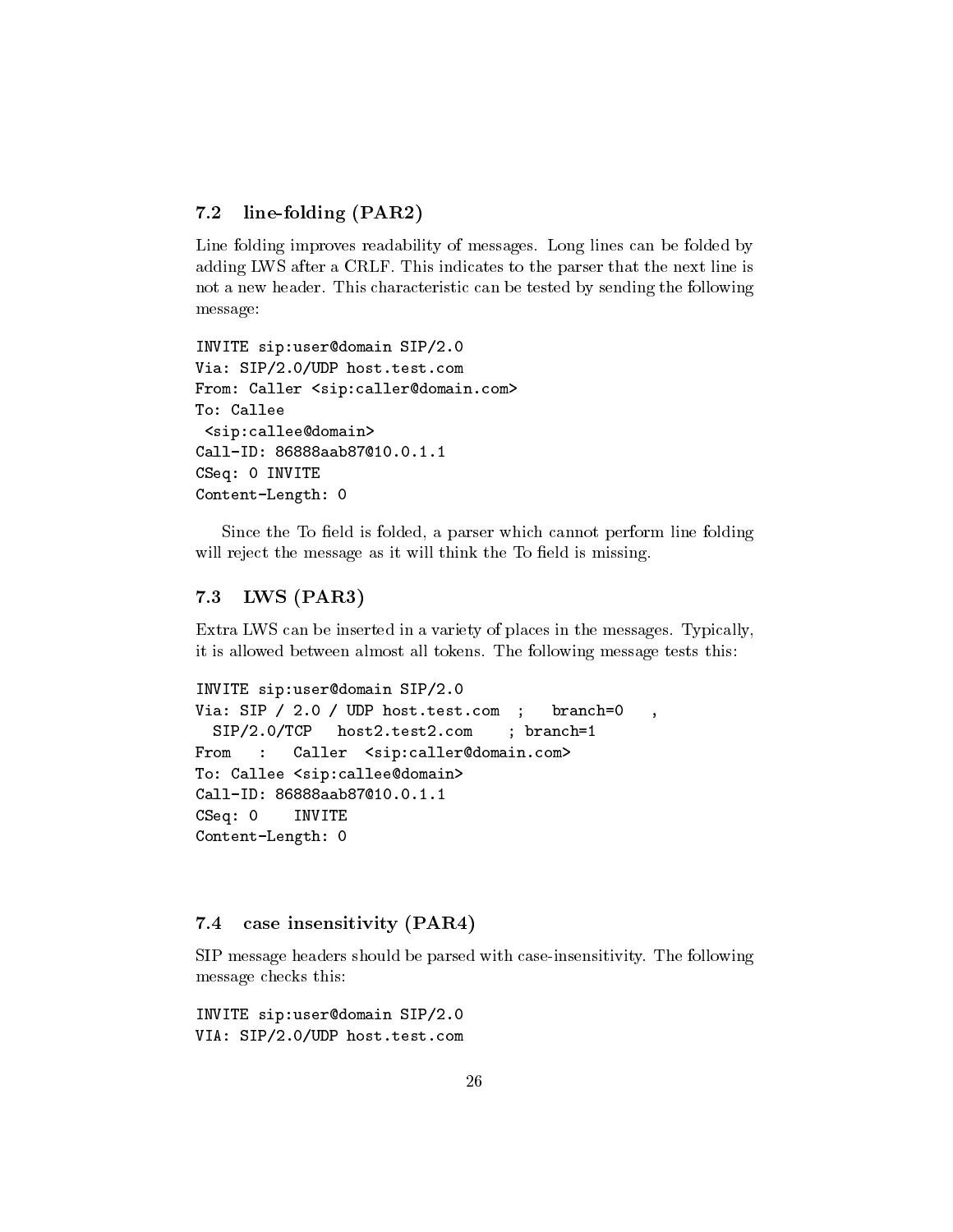```
from: Caller <sip:caller@domain.com>
To: Callee <sip:callee@domain>
CaLl-Id: 86888aab87@10.0.1.1
CSEq: 0 INVITE
COnTeNt-length: 0
```
# 7.5 Compact Form (PAR5)

SIP headers can be sent using compact form, which requires less space. The following message tests this:

```
INVITE sip:user@domain SIP/2.0
v: SIP/2.0/UDP host.test.com
From: sip:caller@domain.com
t: sip:callee@domain
i: 86888aab87@10.0.1.1
CSeq: 0 INVITE
l: 0
```
# 7.6 Multiple UDP requests per packet (PAR6)

SIP allows multiple UDP requests in a single packet. This is veried with the following message. A proxy should respond by proxying two separate requests. A redirect server should respond with two separate redirects, and a UAS should act as if it received two separate call requests:

```
INVITE sip:user@domain SIP/2.0
Via: SIP/2.0/UDP host.test.com
From: Caller <sip:caller@domain.com>
To: Callee <sip:callee@domain>
Call-ID: 86888aab87@10.0.1.1
CSeq: 0 INVITE
Content-Length: 0
```
INVITE sip:user2@domain SIP/2.0 Via: SIP/2.0/UDP host.test.com From: Caller <sip:caller@domain.com> To: Callee 2 <sip:callee2@domain> Call-ID: 088bbcfb87@10.0.1.1 CSeq: 1 INVITE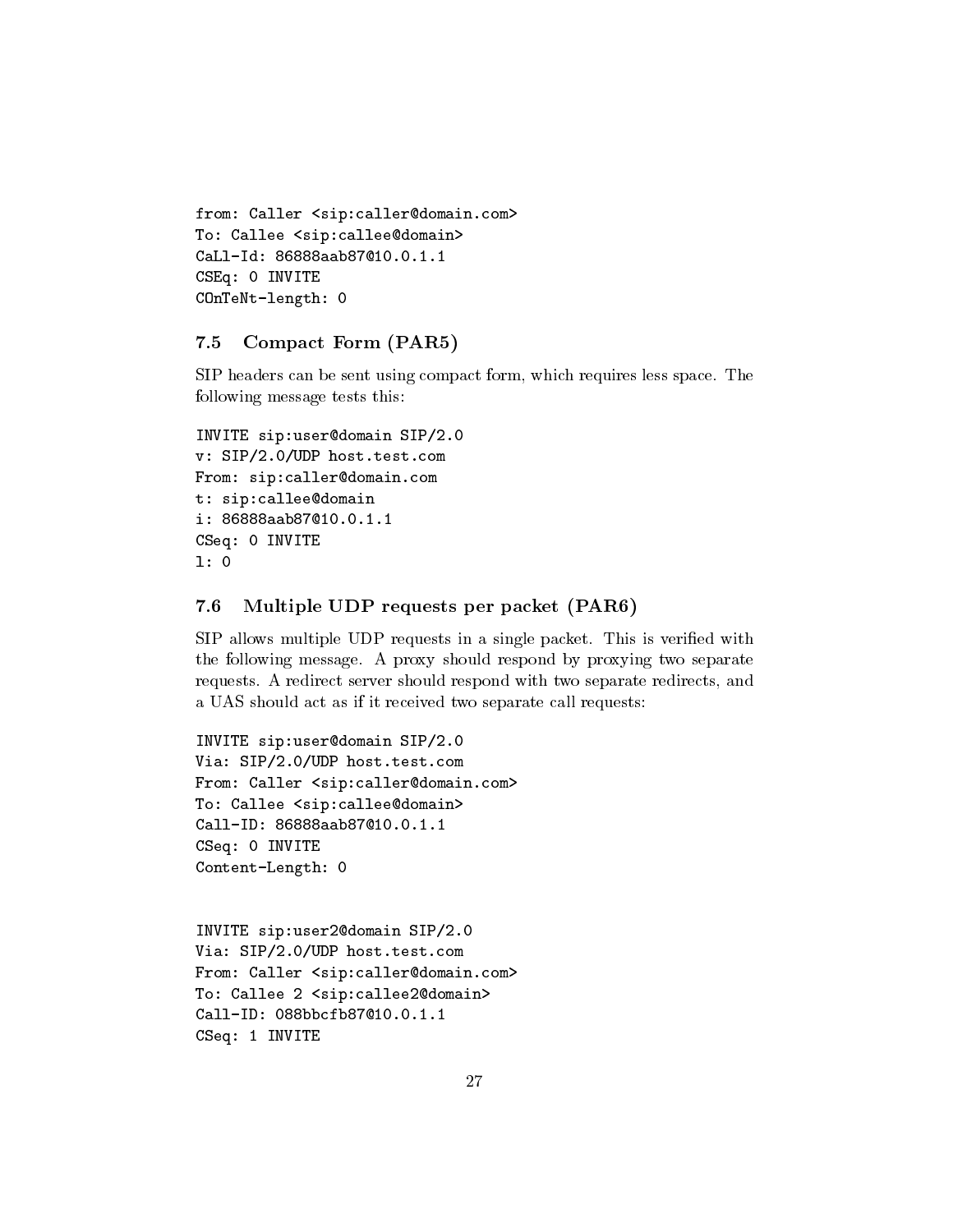Content-Length: 10

## 7.7 Missing Content-Length in UDP (PAR7)

A server should correctly process a UDP request with a missing Content-Length. In fact, a proxy should fill in the value and send it in the outgoing request. The following request tests this:

```
INVITE sip:user@domain SIP/2.0
Via: SIP/2.0/UDP host.test.com
From: Caller <sip:caller@domain.com>
To: Callee <sip:callee@domain>
Call-ID: 86888aab87@10.0.1.1
CSeq: 0 INVITE
```
## 7.8 Unknown header fields (PAR8)

A server should ignore header fields it does not understand. This request contains extra headers:

```
INVITE sip:user@domain SIP/2.0
Via: SIP/2.0/UDP host.test.com
From: Caller <sip:caller@domain.com>
To: Callee <sip:callee@domain>
NewHeader: newvalue
Call-ID: 86888aab87@10.0.1.1
CSeq: 0 INVITE
Content-Length: 0
```
## UDP Reliability 8  $\overline{\phantom{a}}$

This section verifies that the reliability mechanisms for UDP are implemented correctly.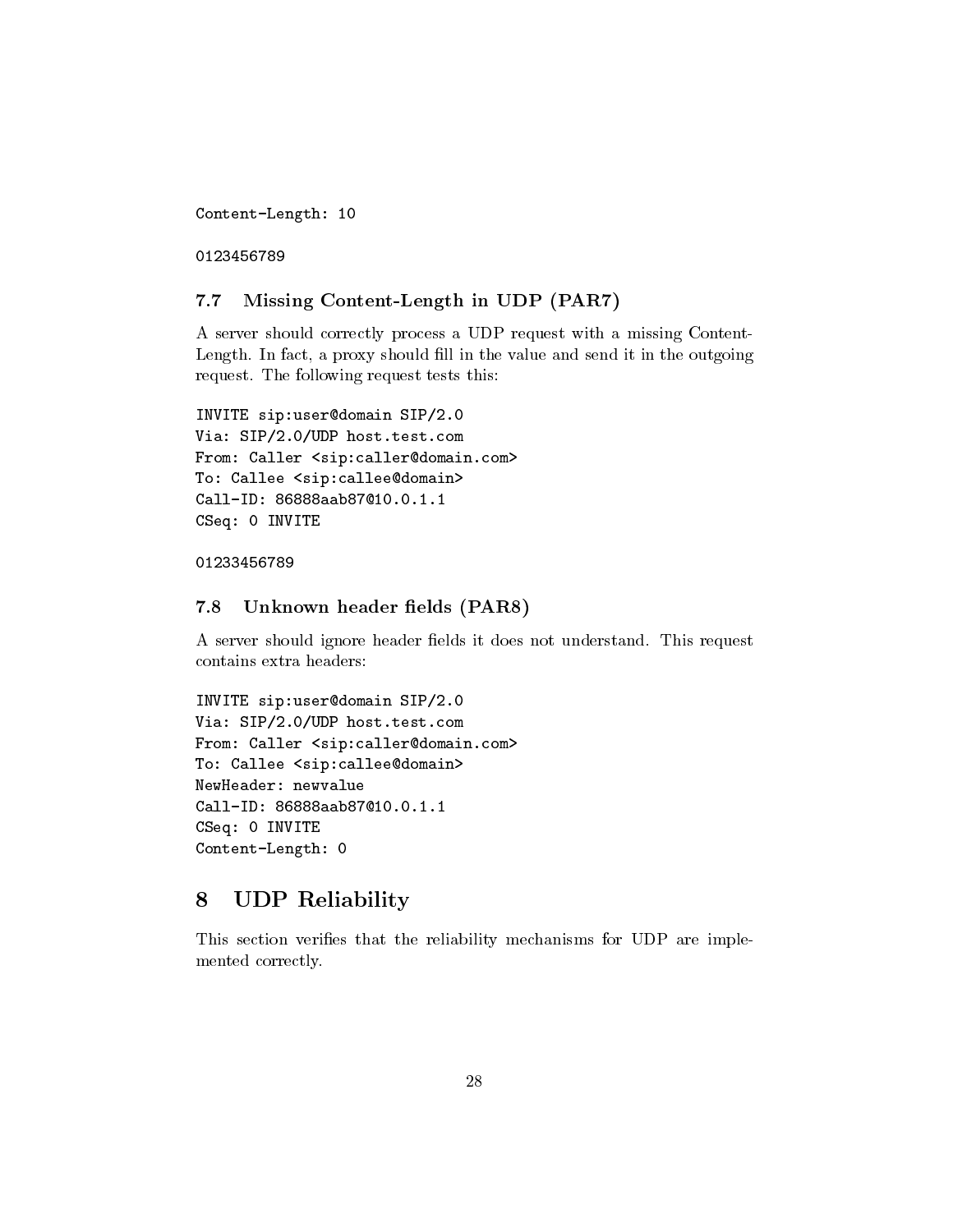

LAN

Figure 9: INVITE reliability conguration

# 8.1 INVITE request retransmission (REL1)

In this configuration, as shown in Figure 9, a single UA sends a request to an address where a test utility is listening on the SIP port. This implies that no ICMP messages are sent, but no responses are generated. The UA should retransmit the request at intervals with an exponential back-off, eventually timing out. The intervals should start at 500ms, and double each time until a total of seven packets have been sent. The test is deemed a success if the following occur:

- 
- The interval between the INVITE requests starts at 500ms, and doubles after each transmission
- The UAC reports an error to the user after transmitting the request seven times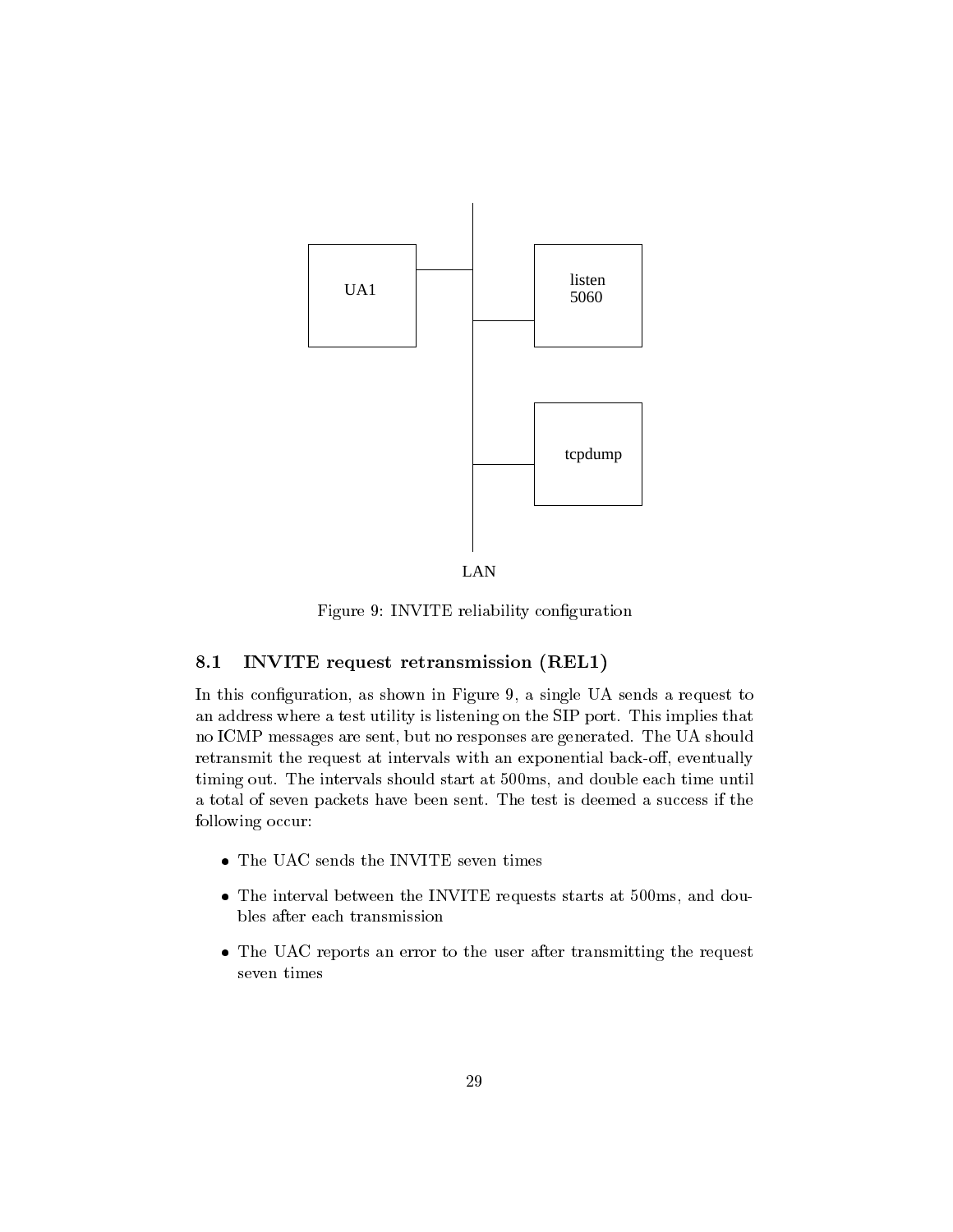# 8.2 BYE request retransmission (REL2)

This configuration is identical to that of section 2. The call is setup between UA1 and UA2. Mid-call, UA2 is terminated. UA2 should not send any messages when terminated; this may require a non-graceful termination. In its place, a test utility is set to listen on port 5060 on the same machine UA2 was running. At this point, UA1 attempts to hang up the call. This should cause a BYE to be sent to UA2. The BYE should be retransmitted periodically. The test is deemed successful if the following occur:

- 
- 
- The interval between retransmissions starts at 500ms, and the doubles to 1s, to 2s, and to 4s, and then remains at 4s

## 8.3 INVITE/100 retransmission (REL3)

This configuration is identical to that of section 2. It verifies that a UAC will not retransmit an INVITE at all once a provisional response has been received. UA1 initiates a call to UA2. However, UA2 never answers the call. UA2 should send a provisional response to UA1 upon receiving the INVITE, causing request retransmissions to cease. The test is deemed successful if the following occur:

- UA2 sends a provisional response to UA1 sends to UA1 sends to UA1 sends to UA1 sends to UA1 sends to UA1 sends
- UA1 never retransmits the request after receiving the provisional response

## 8.4 INVITE response retransmission (REL4) 8.4

This configuration is identical to that of section 2. It verifies that a UAS retransmits a response to an INVITE with an exponential backoff in the retransmit interval. To perform this test, UA1 sends an INVITE to UA2. UA2 then sends a provisional response to UA1. At this point, UA1 is terminated. In its place, a test utility that listens on 5060 (or whatever port was indicated in the Via header in the request). Then, UA2 accepts the call. The 200 OK should be retransmitted by UA2. The test is deemed successful if the following occur:

UA2 sends a 200 OK response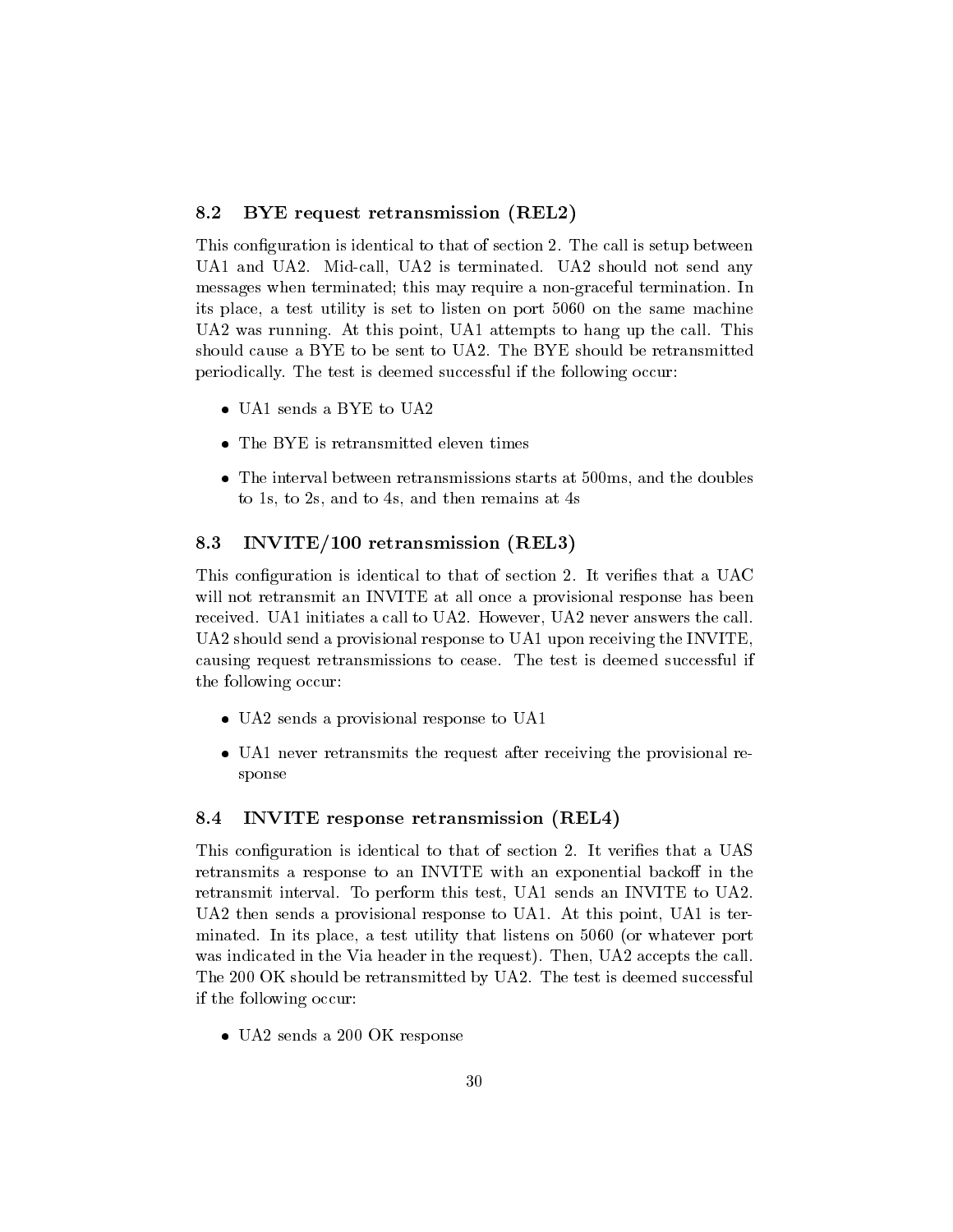- The 200 OK response is retransmitted 7 times
- The interval between response retransmissions starts at 500ms and doubles after every transmission

## 9Security

This section checks interoperability of the basic and digest security mechanisms.

## $9.1$ Basic for REGISTER (SEC1)

The configuration for this test is shown in Figure 2. A single user agent, UA1, is configured to use registrar R1 for its registrations. Upon startup (or at some later point), it sends a REGISTER message to R1. R1 is configured to require basic authentication before accepting registrations. It therefore returns a 401 Unauthorized response to UA1. UA1 should prompt the user for a name and password. UA1 then resubmits the request with these credentials. They should be accepted by R1, and a 200 OK response returned. R1 must be preconfigured with the name and password in order for this test to work.

The test is deemed successful if the following occur:

- UA1 sends a Register and the Register of the Register of the Register of the Register of the Register of the R
- R1 responds to the R1 response with a 401 response with a 401 response to the R1 response to the R1 response to
- The 401 response contains a WWW-Authenticate header, containing the scheme basic and a realm
- UA1 prompts the user for a name and password, and indicates the realm in the dialog
- UA1 resubmits the REGISTER request, with an incremented CSeq value and an Authorization header
- R1 accepts the REGISTER request, and returns a 200 OK

## 9.2 Digest for REGISTER (SEC2)

The configuration for this test is identical to 9.1. However, instead of basic authentication, digest authentication is done. The test is deemed successful if the following occur: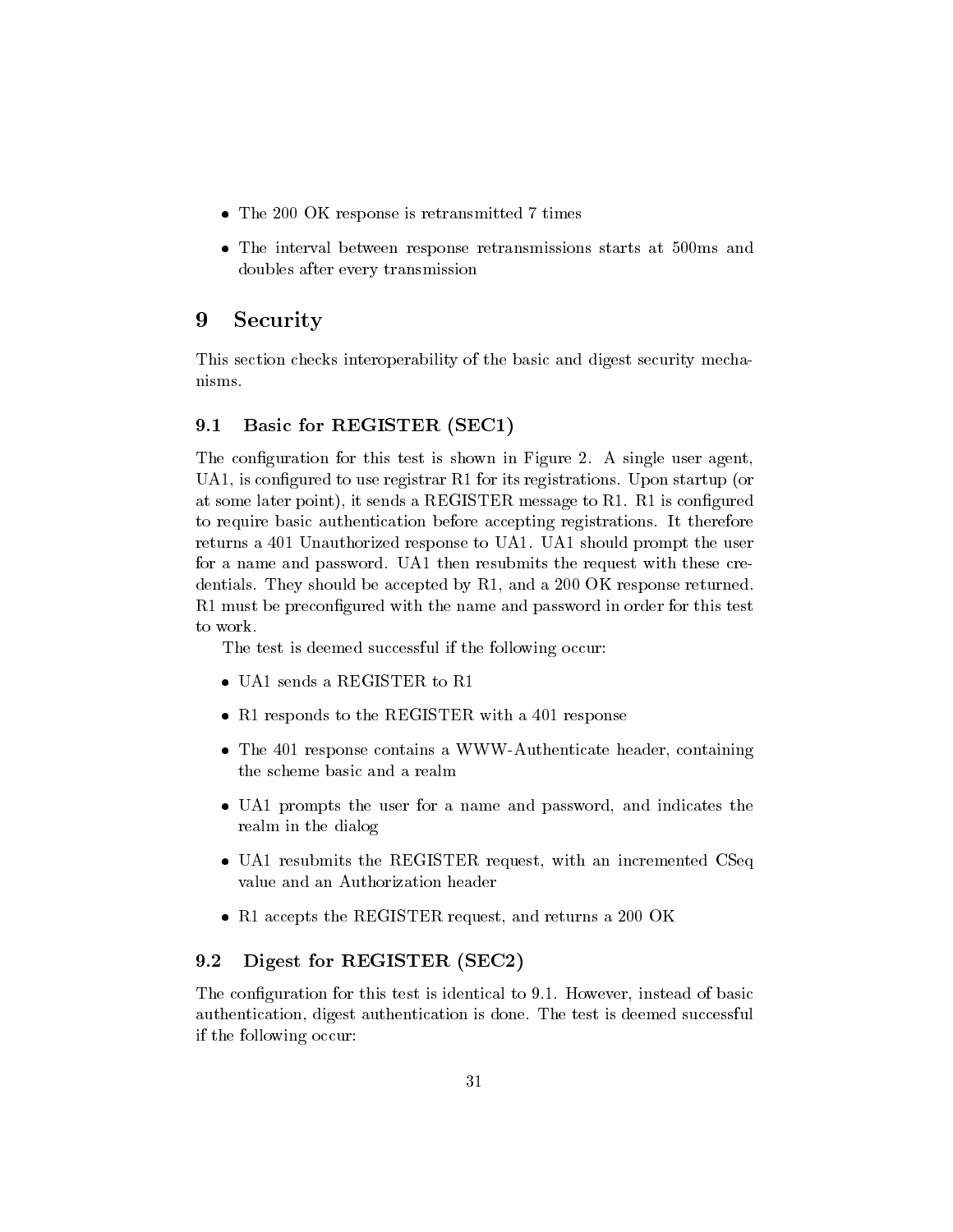- 
- R1 response to the R1 response with a 401 response with a 401 response to the R1 response to the R1 response to
- The 401 response contains a WWW-Authenticate header, containing the scheme digest, realm, and a nonce
- UA1 prompts the user for a name and password, and indicates the realm in the dialog
- UA1 resubmits the REGISTER request, with an incremented CSeq value and an Authorization header
- R1 accepts the REGISTER request, and returns a 200 OK

## 9.3 Basic Proxy Authorization for INVITE (SEC3)

This tests interoperability of the basic proxy authorization mechanism. The conguration is identical to that of section 4.1. However, when UA1 sends an INVITE to P1, P1 requires proxy authorization. It should return a 407 Proxy Authorization Required response to UA1. UA1 should prompt the user for a name and password, and resubmit the request. The request should be accepted, and proxied to UA2, causing the call to be setup.

This test requires P1 to be configured to use basic authentication for proxied requests, and to know the name and password of UA1.

The test is deemed successful if the following occur:

- 
- P1 sends a 407 response to UA1
- The 407 response contains a Proxy-Authenticate header, indicating the scheme basic and a realm
- UA1 prompts the user for a name and password, and displays the realm to the user
- UA1 resubmits the INVITE request, increasing the CSeq number, and including a Proxy-Authorization header indicating basic and containing its credentials
- P1 accepts the Invited request, and proximite it to UA2
- UA2 accepts the call and sends a 200 OK to P1 to P1 to P1 to P1 to P1 to P1 to P1 to P1 to P1 to P1 to P1 to P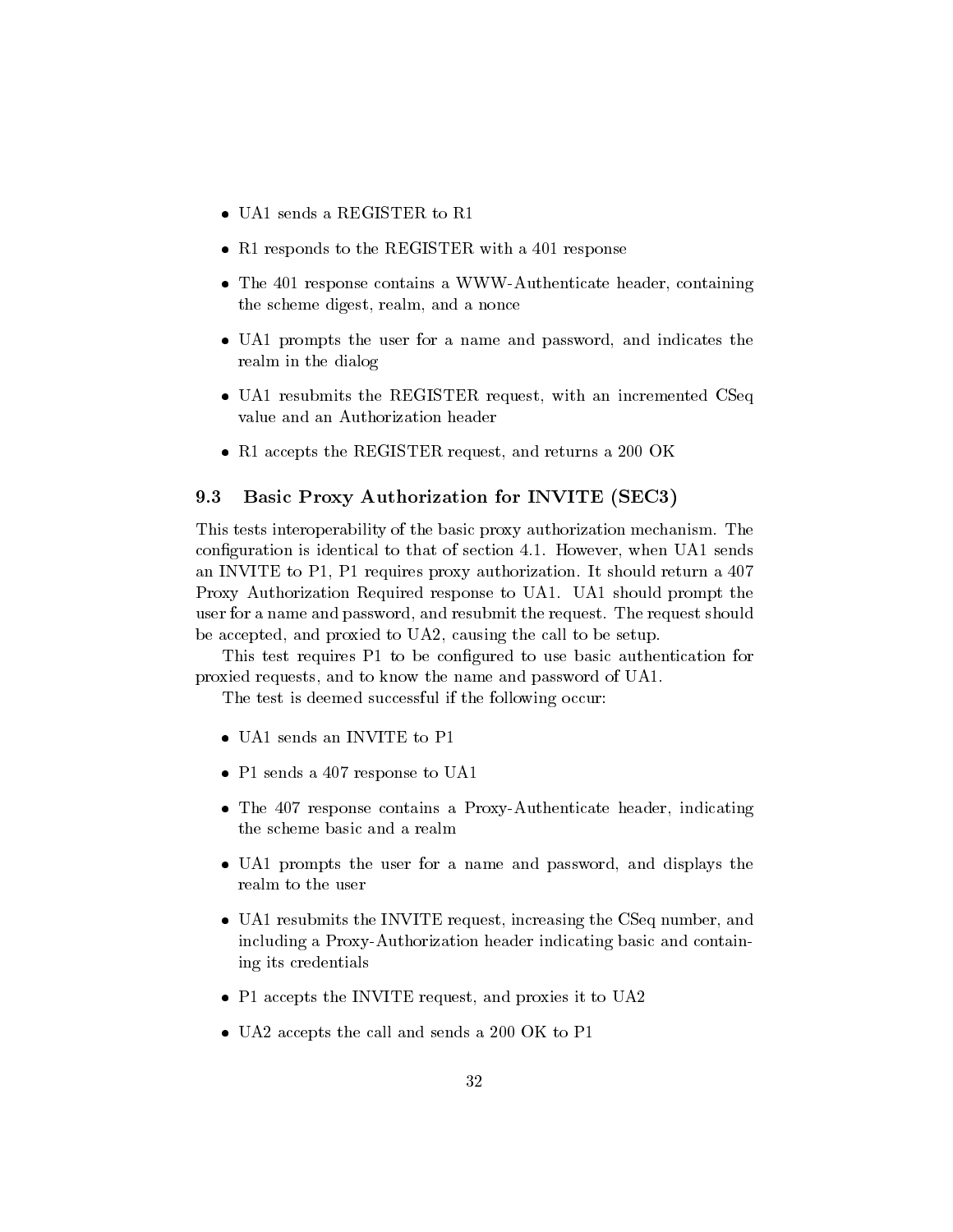- 
- UA1 sends an Ack and Ack and Ack and Ack and Ack and Ack and Ack and Ack and Ack and Ack and Ack and Ack and A

## 9.4 Digest Proxy Authorization for INVITE (SEC4)

This tests interoperability of the digest proxy authorization mechanism. The configuration is identical to that of section 4.1. However, when UA1 sends an INVITE to P1, P1 requires proxy authorization. It should return a 407 Proxy Authorization Required response to UA1. UA1 should prompt the user for a name and password, and resubmit the request. The request should be accepted, and proxied to UA2, causing the call to be setup.

This test requires P1 to be configured to use digest authentication for proxied requests, and to know the name and password of UA1.

The test is deemed successful if the following occur:

- UA1 sends an Invited and Invited and Invited and Invited and Invited and Invited and Invited and Invited and I
- P1 sends a 407 response to UA11 response to UA12 response to UA12 response to UA12 response to UA12 response t
- The 407 response contains a Proxy-Authenticate header, indicating the scheme digest, a realm, and a nonce
- UA1 prompts the user for a name and password, and displays the realm to the user
- UA1 resubmits the INVITE request, increasing the CSeq number, and including a Proxy-Authorization header indicating digest and containing its credentials
- P1 accepts the Invited request, and proximite it to UA2
- UA2 accepts the call and sends a 200 OK to P1 to P1 to P1 to P1 to P1 to P1 to P1 to P1 to P1 to P1 to P1 to P
- 
- 

## 10Miscellaneous

The following verifies some miscellaneous functions in SIP servers.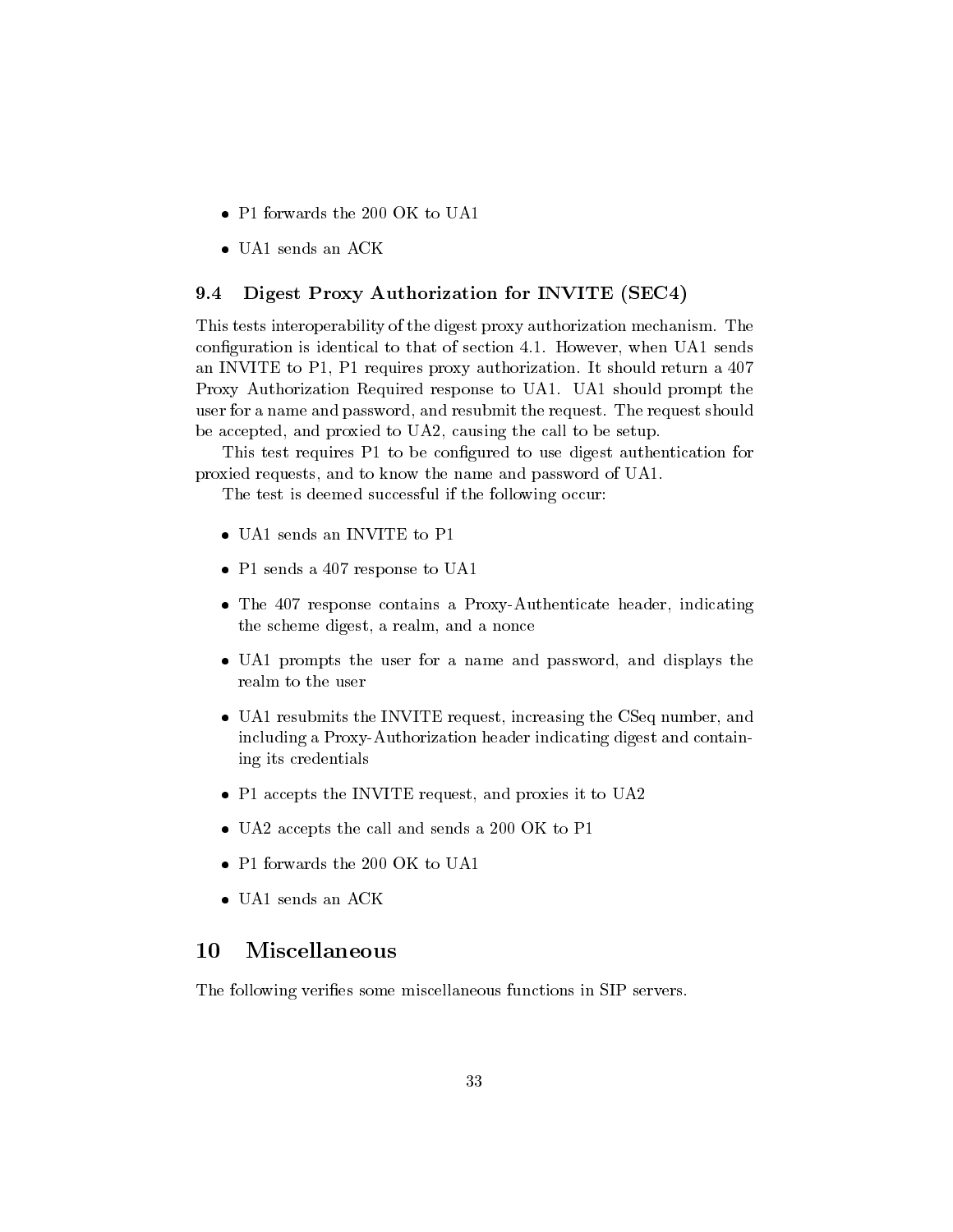

Figure 10: Max-Forwards Conguration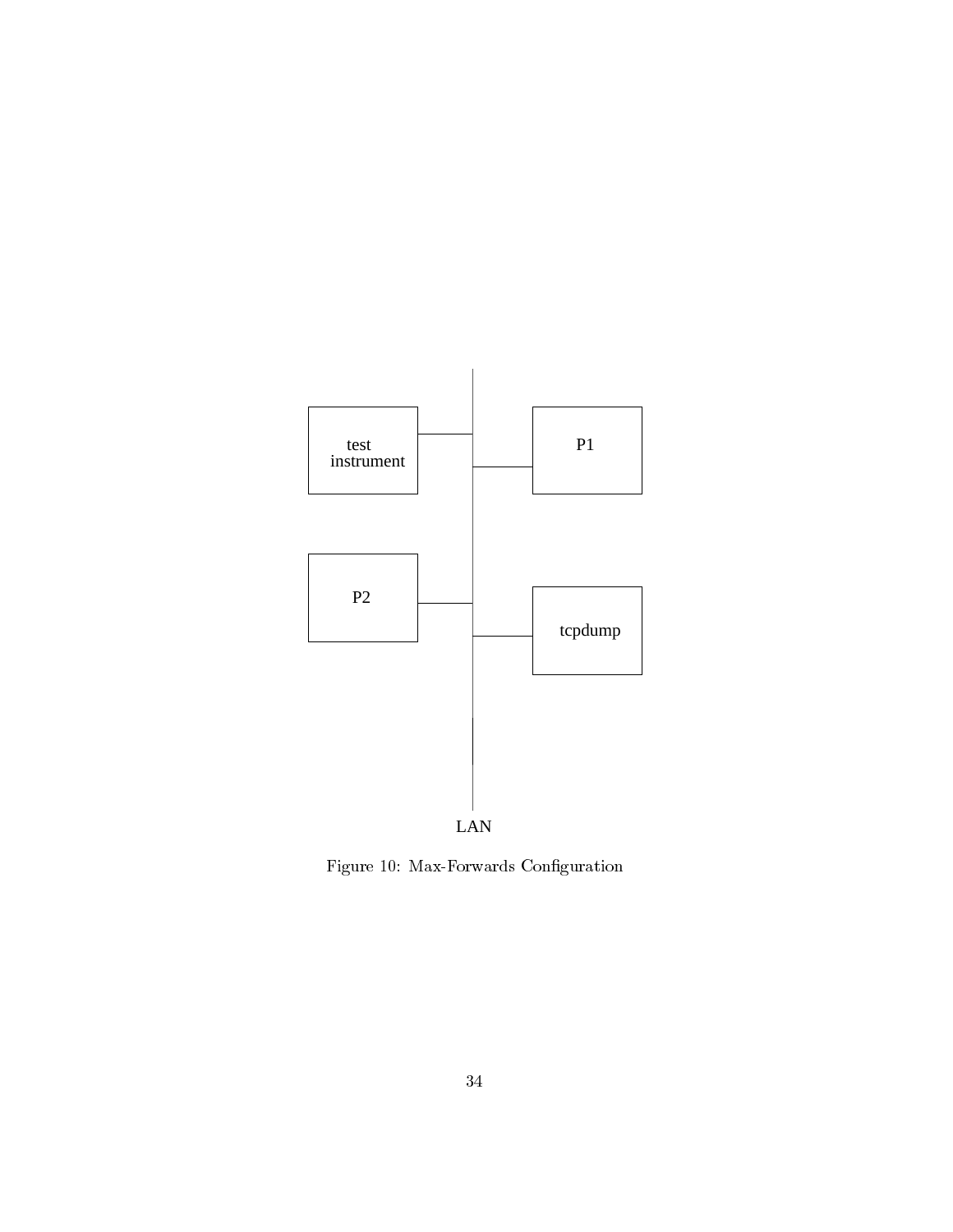## 10.1 Max-Forwards Expiration (MISC1)

A proxy server is supposed to decrement the Max-Forwards value, when present, in a request. Should the value become zero, it is supposed to return an error. This function tests this. The conguration is shown in Figure 10. There is a single test instrument, capable of sending an INVITE request. It is sent to P1. The request contains an address X in the Request-URI and To field, which are known to  $P1$ , and cause the request to be proxied to P2. The request is sent with a Max-Forwards value of 1. This causes it to be decremented at P1 to 0, and then at P2, should cause an error to be returned.

The message that should be used by the test instrument is:

```
INVITE sip:user@domain SIP/2.0
Via: SIP/2.0/UDP host.test.com
From: Caller <sip:caller@domain.com>
To: Callee <sip:callee@domain>
Call-ID: 86888aab87@10.0.1.1
CSeq: 0 INVITE
Max-Forwards: 1
Content-Length: 0
```
The test is deemed successful if the following occur:

- The message is received by P1 and P1 and P1 and P1 and P1 and P1 and P1 and P1 and P1 and P1 and P1 and P1 and
- P1 forwards the message to P2, after decrementing the value of Max-Forwards by 1, and adding a Via field
- P2 receives the message, and generates a 483 response, and sends it to P1
- P1 sends the 483 response to the test instrument

## 10.2 Requires (MISC2)

The Require header is used to allow new features to be added to SIP. A UAS which receives a request with a Require header containing an extension it does not understand, is supposed to return an error, and list those extensions it does understand. The test configuration is shown in Figure 8. There is a test instrument and a single UAS, UA1. The test instrument sends the following request to UA1: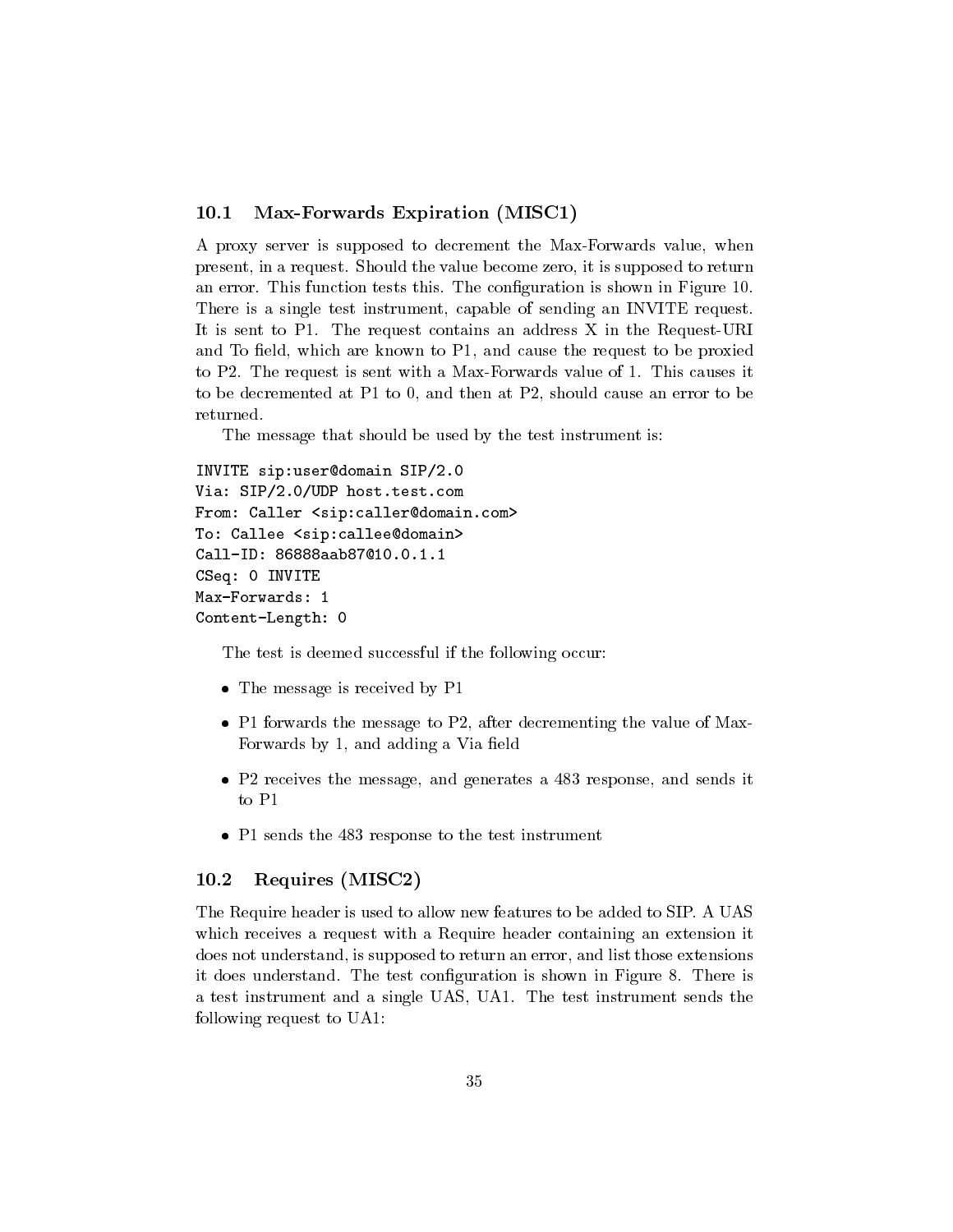```
INVITE sip:user@domain SIP/2.0
Via: SIP/2.0/UDP host.test.com
From: Caller <sip:caller@domain.com>
To: Callee <sip:callee@domain>
Call-ID: 86888aab87@10.0.1.1
Require: foo
CSeq: 0 INVITE
Content-Length: 0
```
The test is deemed successful if the following occur:

- The message is received by UA11
- UA1 responds with a 420 response with a 420 response with a 420 response with a 420 response with a 420 response w
- $T$  . The 420 response contains and Unsurance indicating  $\frac{1}{2}$  response  $\frac{1}{2}$ as unsupported

## 10.3 Proxy-Requires (MISC3)

The Proxy-Requires header is used for a similar purpose as the Requires header, but is for proxies. The test is nearly identical to that of section 10.2. However, the server is a proxy server instead of a user agent server. The following message should be sent from the test instrument:

```
INVITE sip:user@domain SIP/2.0
Via: SIP/2.0/UDP host.test.com
From: Caller <sip:caller@domain.com>
To: Callee <sip:callee@domain>
Call-ID: 86888aab87@10.0.1.1
Proxy-Require: foo
CSeq: 0 INVITE
Content-Length: 0
```
The test is deemed successful if the following occur:

- The message is received by P1 and P1 and P1 and P1 and P1 and P1 and P1 and P1 and P1 and P1 and P1 and P1 and
- UA = 420 personal with a 420 response with a 420 response with a 420 response with a 420 response with a 420 r
- $T$  . The 420 response contains and Unsurance indicating  $\frac{1}{2}$  response  $\frac{1}{2}$ as unsupported